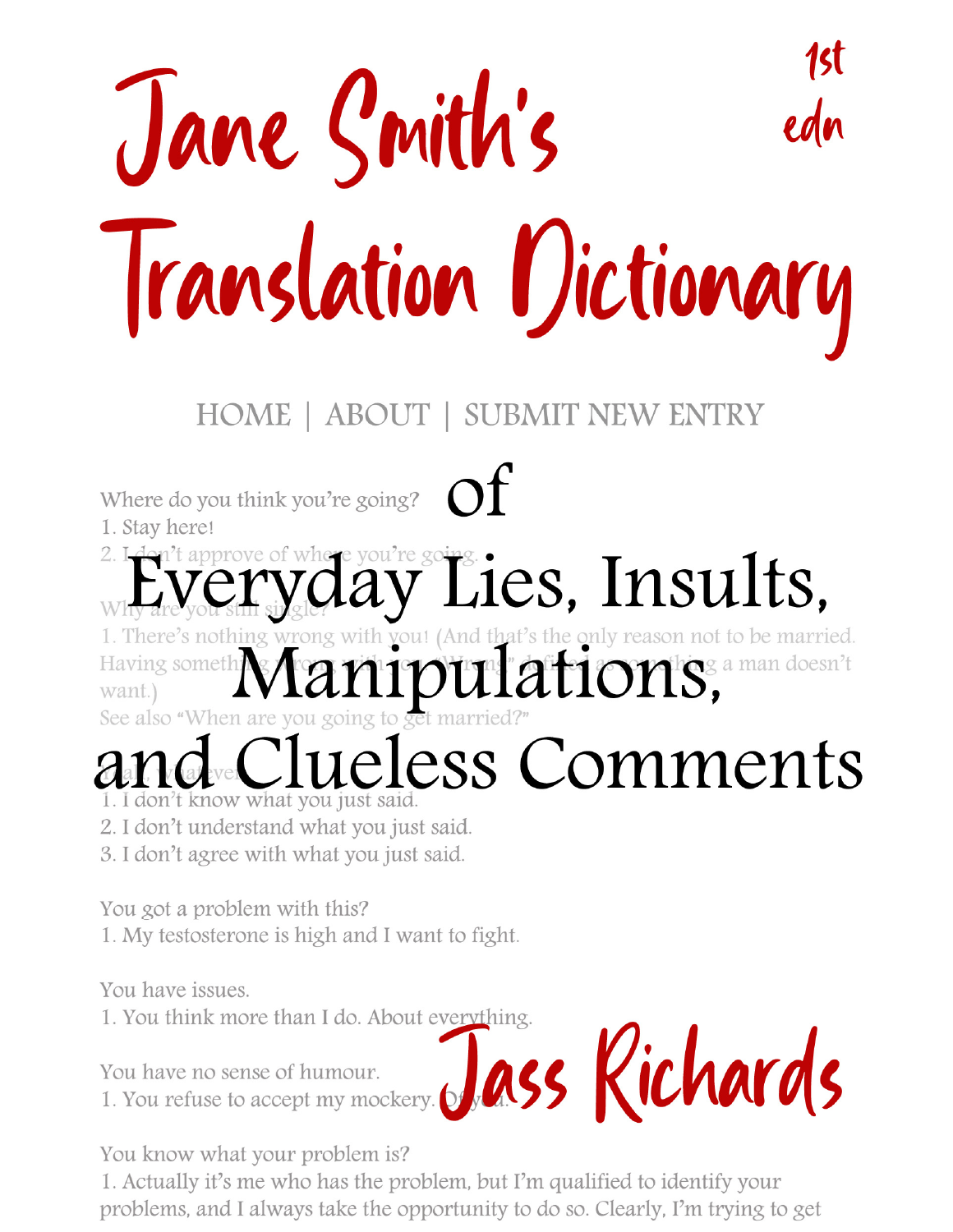# Jane Smith's Translation Dictionary

of

Everyday Lies, Insults, Manipulations, and Clueless Comments

1st edn

Jass Richards

Magenta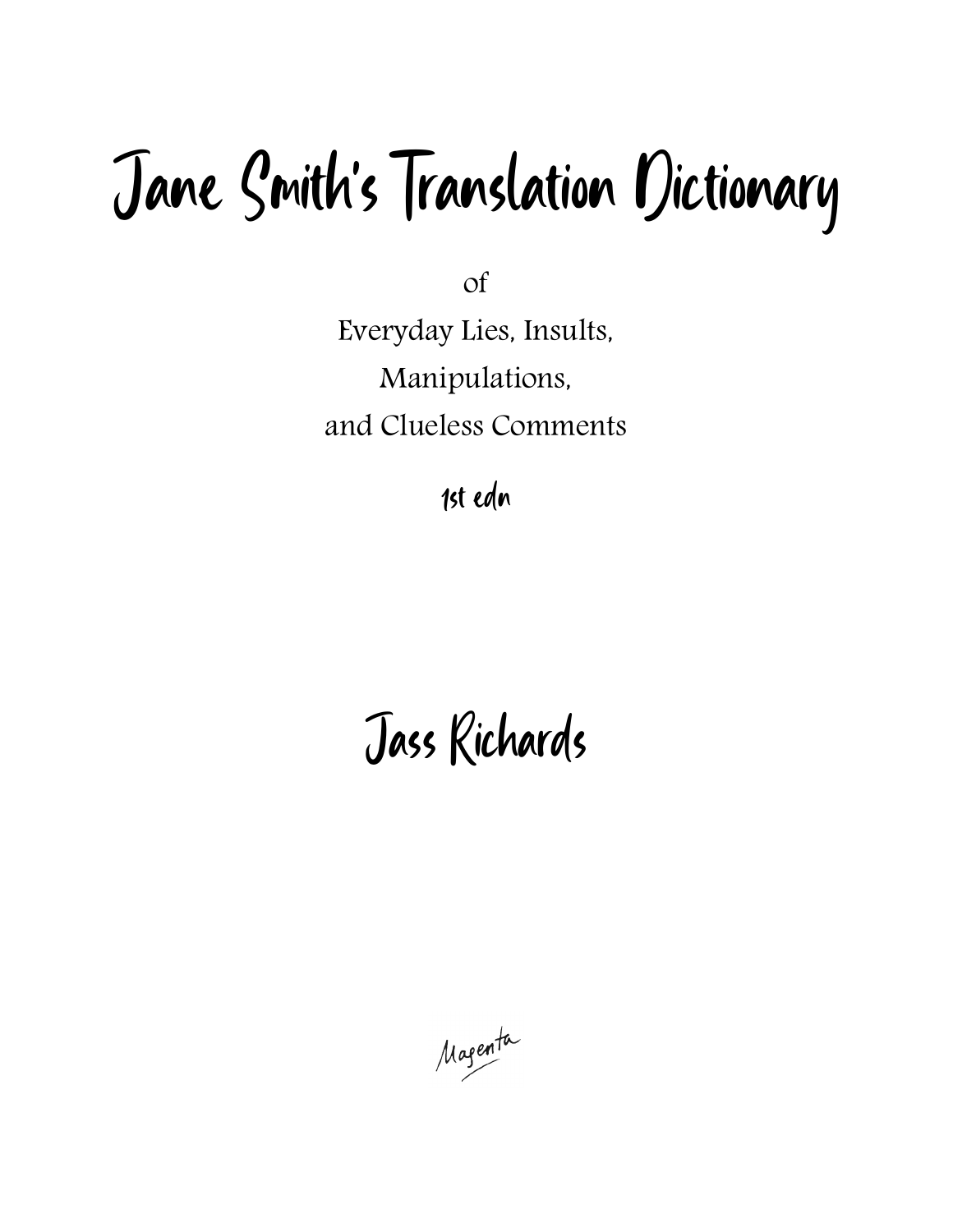Published by Magenta

Magenta

Jane Smith's Translation Dictionary © 2022 Jass Richards www.jassrichards.com jassrichards@gmail.com

978-1-926891-59-0 (epub) 978-1-926891-60-6 (pdf)

All rights reserved. Without limiting the rights under copyright reserved above, no part of this publication may be reproduced, stored in or introduced into a retrieval system, or transmitted, in any form, or by any means (electronic, mechanical, photocopying, recording, or otherwise) without the prior written permission of both the copyright owner and the above publisher of this book.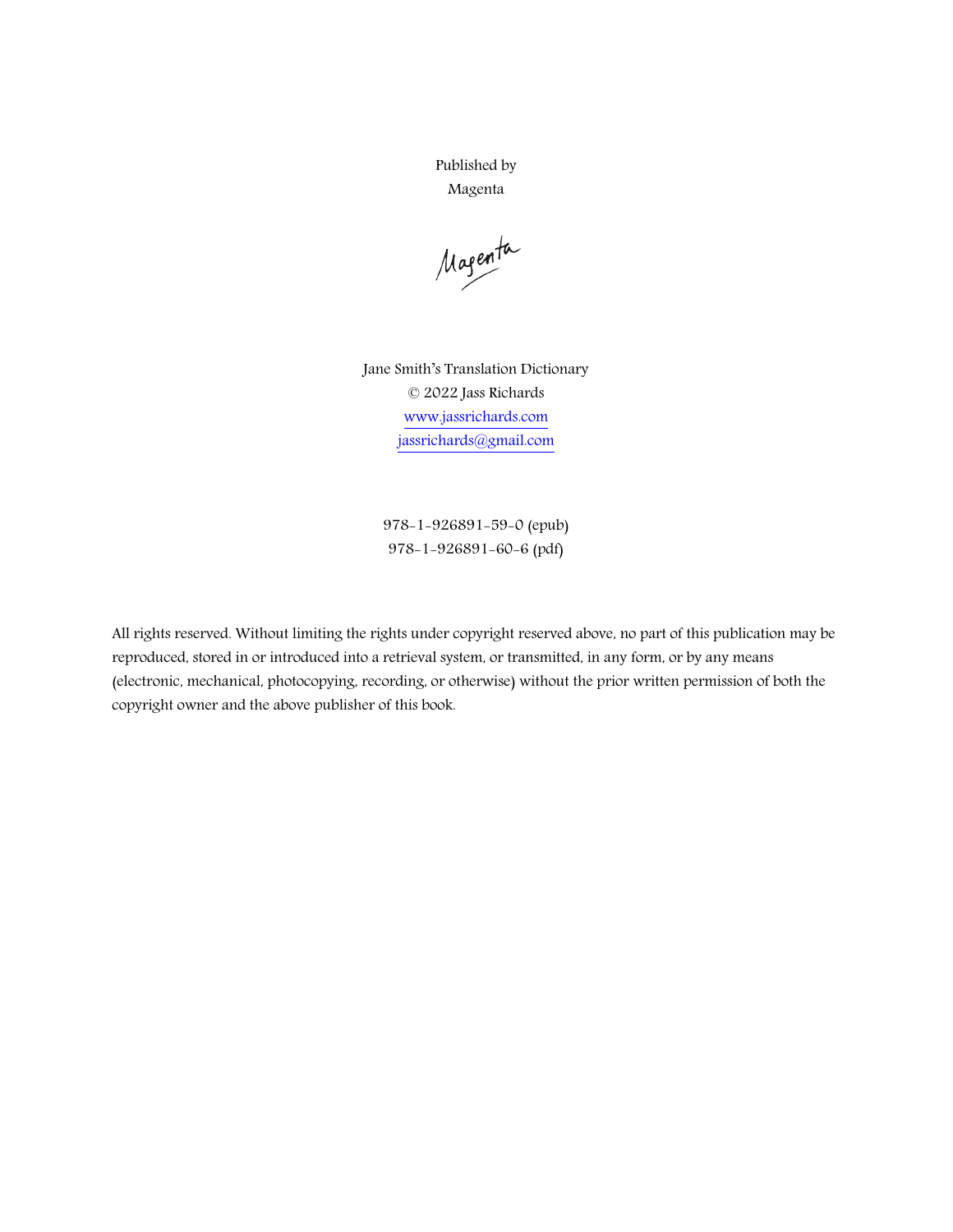#### Also by Jass Richards

#### fiction

(the Rev and Dylan series) The ReGender App License to Do That The Blasphemy Tour The Road Trip Dialogues

(the Brett series) Dogs Just Wanna Have Fun This Will Not Look Good on My Resume

A Philosopher, a Psychologist, and an Extraterrestrial Walk into a Chocolate Bar

TurboJetslams: Proof #29 of the Non-Existence of God

#### stageplays

Substitute Teacher from Hell

#### screenplays

Two Women, Road Trip, Extraterrestrial

#### performance pieces

Balls

#### nonfiction

Too Stupid to Visit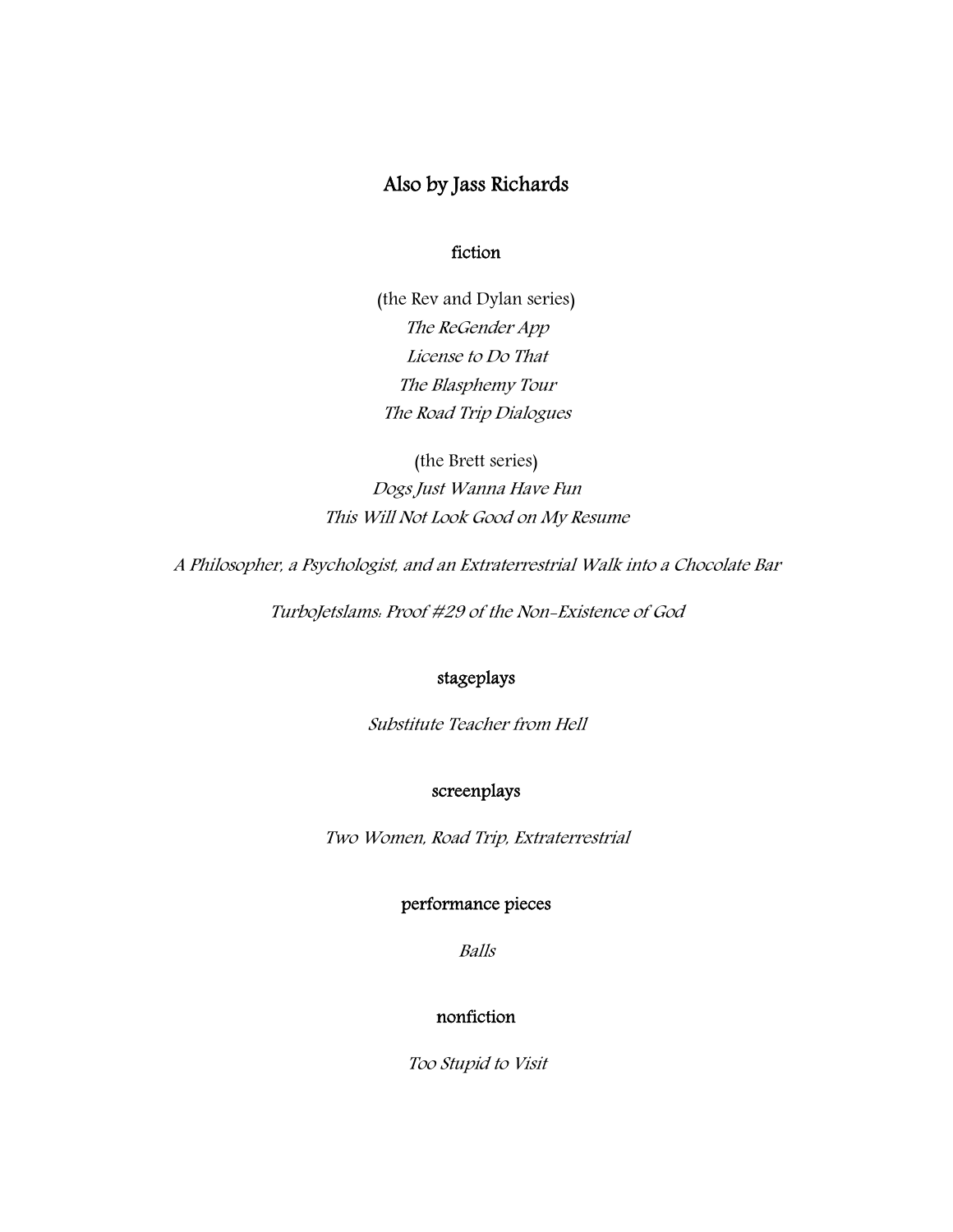Jane Smith is a character In my novel A Philosopher, a Psychologist, and an Extraterrestrial Walk into a Chocolate Bar (blurb below). And she started this. I've continued it. And everyone else is supposed to finish it. Well, add to it. (It's unlikely it'll ever be finished.) Send additions – new definitions to the entries already listed and/or completely new entries – for future editions to me at jassrichards@gmail.com. (Additionally, you can add your entries to the tumblr page I set up, hoping it would become viral like "Everyday Sexism" and "Why I'm a Feminist" and #MeToo. Sadly, it did not.)

A Philosopher, a Psychologist, and an Extraterrestrial Walk into a Chocolate Bar: When a self-appointed independent activist and her office-temp-with-a-doctorate buddy embark on a quest for a chocolate bar (a bar that serves not alcohol, but chocolate – in all its deliciously decadent forms), they pick up a hitchhiking extraterrestrial who's stopped on Earth to ask for directions. Trying to explain Earl (Earth), confronting sexism (rather like bashing your head against a jellyfish), and committing assorted outrageous acts and everyday rebellions, they help "X" find the information she needs to get back home – and go with her – to become chocolate bartenders. A (way) off-the-beaten-path first contact story.

Jane also started a list titled "And here's something else that would never happen to a man …" – which I include at the end of the dictionary (it's also in Sexist Shit that Pisses Me Off, 2e). I created a tumblr page for this as well, similarly hoping it would become viral, but, similarly, it did not. Pity. (But it's not too late! Add your additions to the page and send them to me for future editions of the *Dictionary*.)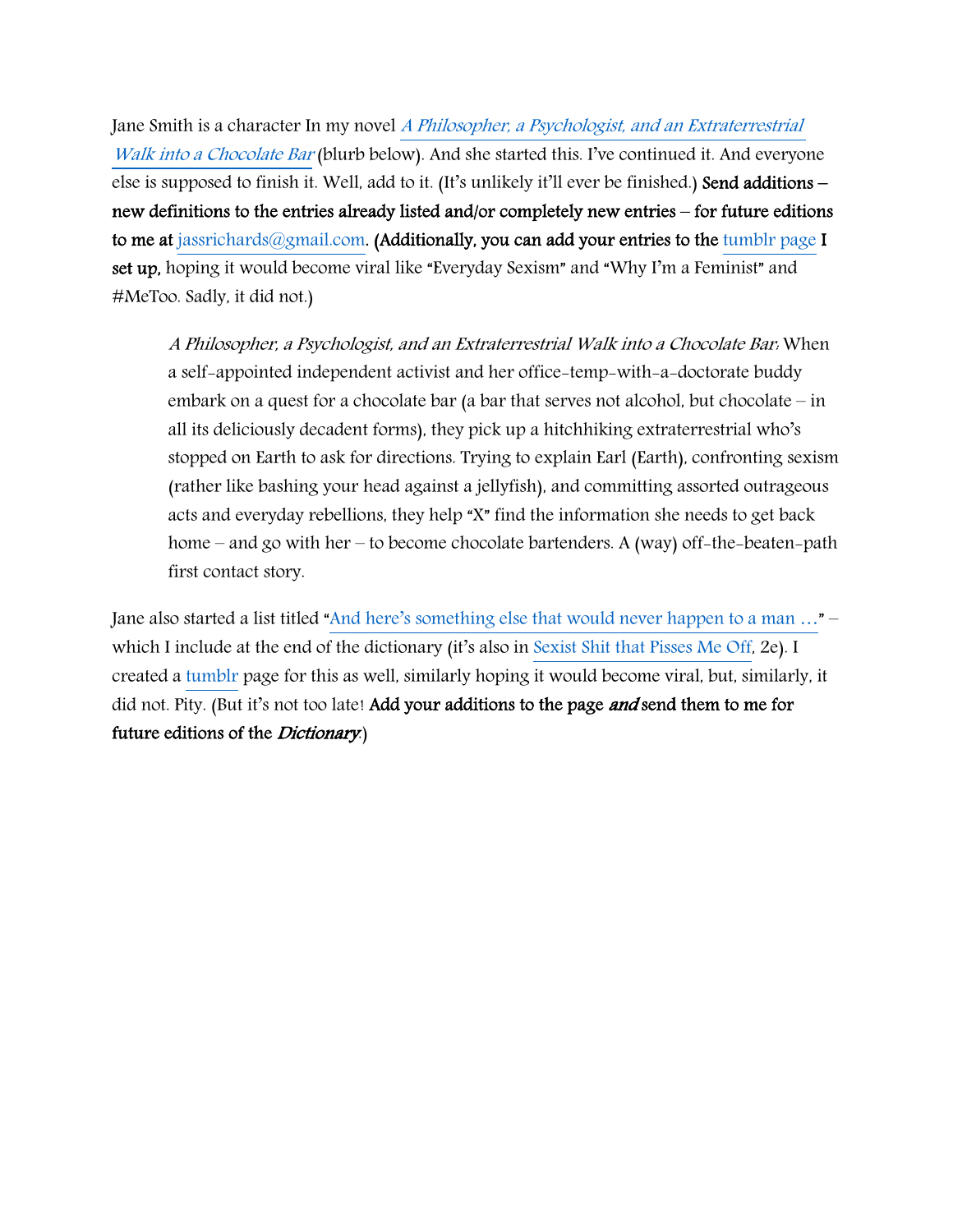#### **CONTENTS**

All right, you've had your fun. Are you looking for a fight? Because I said so. Bitch! Call if you need anything. Calm down. Case closed! Cut me some slack! Do me a favor. Don't be ridiculous. Don't be so judgmental. Don't be so sensitive. Don't be stupid. Don't be such a bleeding heart. Don't do anything stupid. Don't get angry. Don't get upset. Don't overthink this. Don't psychoanalyze me! Don't say that! Don't take it personally. Don't take this personally. Don't talk to me like that! Don't worry. Enough! Everyone's entitled to their own opinion. …for no good reason. Fuck off! Fuck you! Give me a break!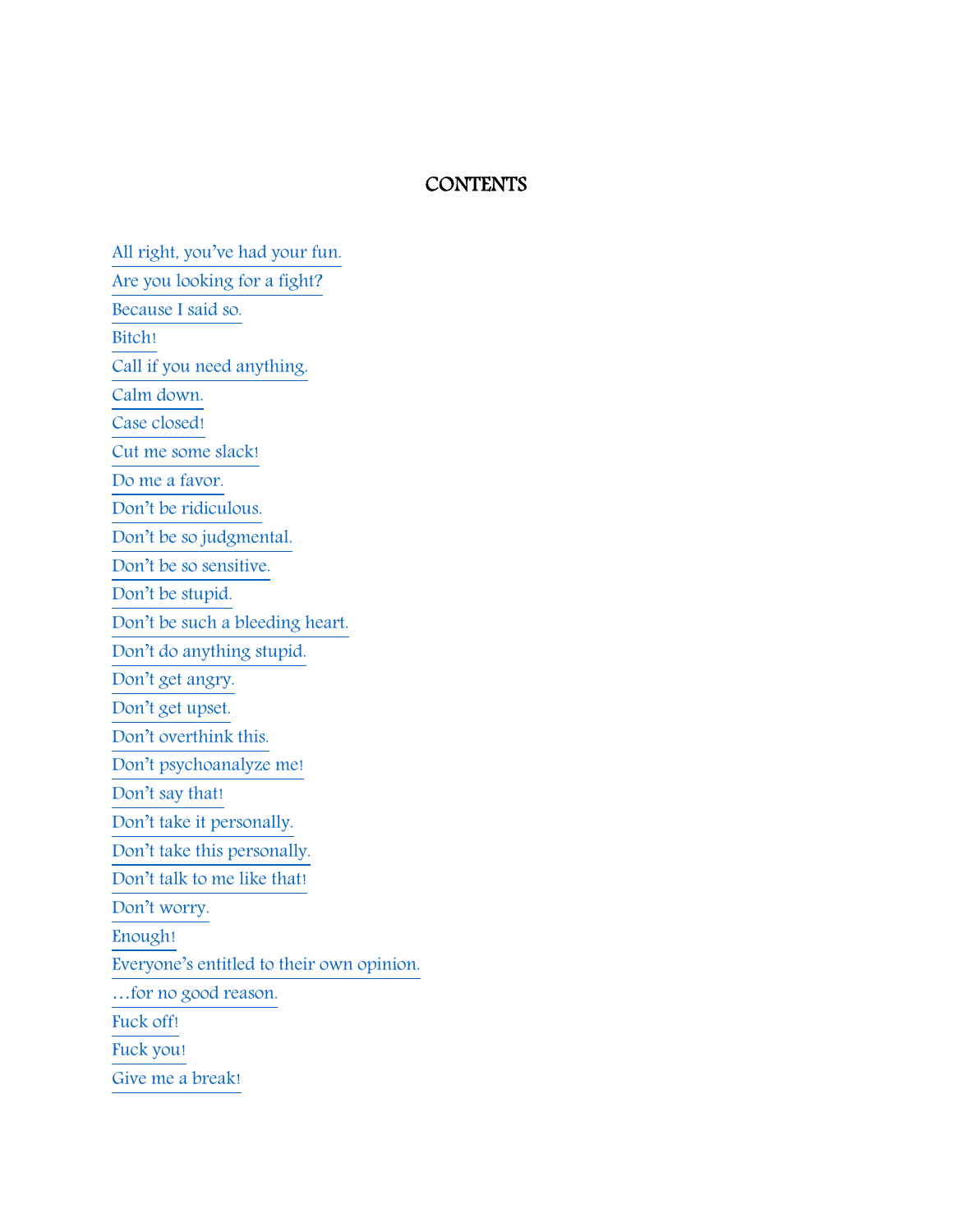Have a good one! Have a nice day! Help me out here! How are you? I believe … I can't … I didn't mean to. I don't know. I don't know what to say. I don't know what you're talking about. I don't need this! I don't think this is really the right time for … I don't want to argue with you. I don't want to get into that right now. I don't want to hear another word about it! I have no choice. I have to … I have to go. I know for a fact that … I love you. I need … I need you to … I'd like to help, but … If we don't do it, someone else will. I'm a Christian. I'm bored. I'm [doing X]. I'm busy. I'm going to have to … I'm just trying to help. I'm sorry you feel that way. I'm working here – … inappropriate behavior … It'll be fine. Everything will be okay. It was just a joke.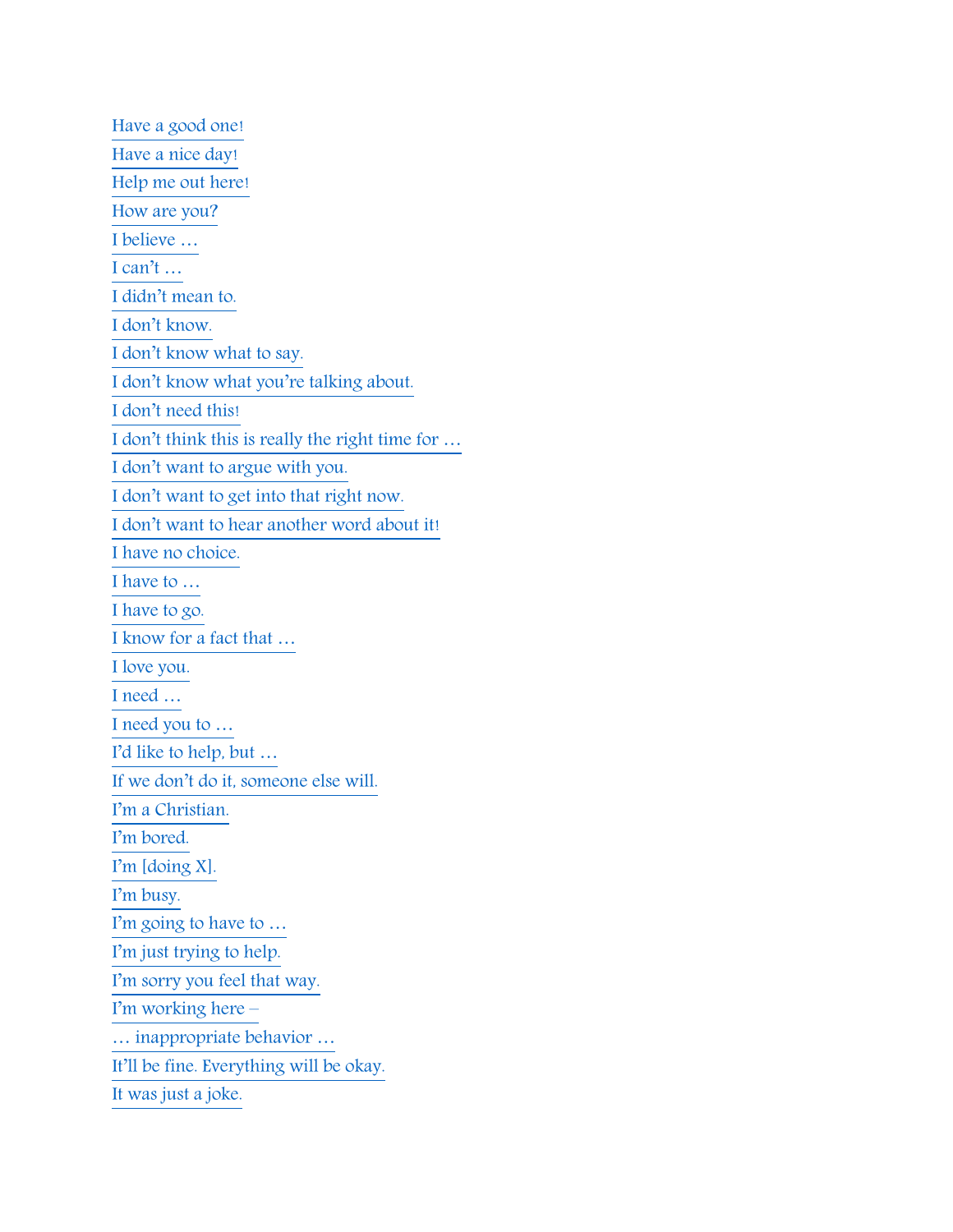It's okay. It's out of my hands. I've got a business to run. I've got a job to do. I've got a right to … I've got work to do! I've had just about enough of this! I was only trying to help. Just tell me what to say and I'll say it. Let me help. Let me take care of it. Lighten up! Listen here! Listen to me! Mind your own business! Miss – Mrs. – My bad. My hands are tied. Relax. Settle down. She's frigid. Slut! Son – Sorry. Sorry, that's impossible. Stay here. That's bullshit. That's enough! That's going a little too far. That's none of my business. That's none of your business. That's not fair! That's not gonna happen. The fact of the matter is …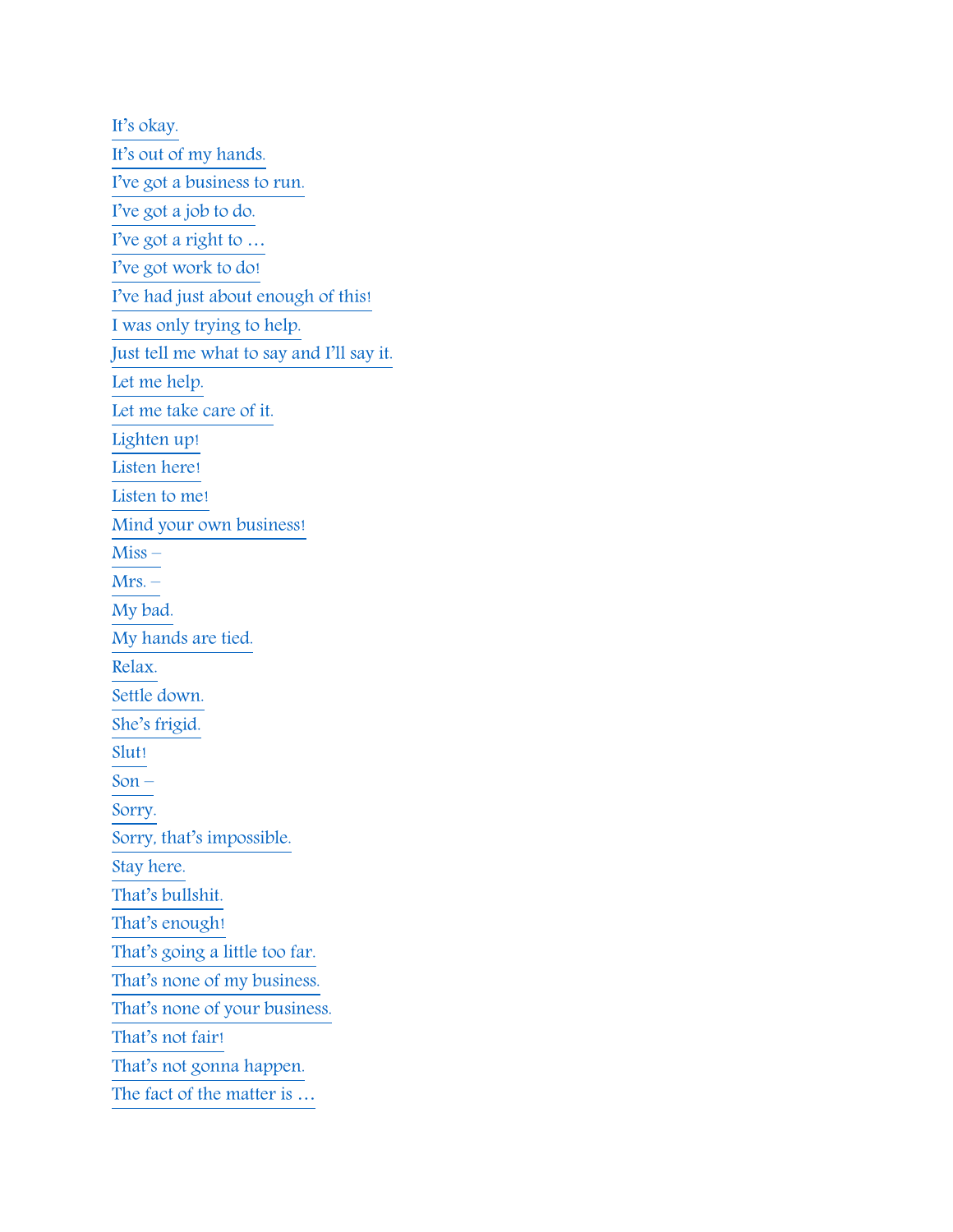The Lord will provide. This is boring. This is bullshit! This is not the time … This is ridiculous! Trust me. … unprofessional behavior … Wake up. This is the real world. Watch your language! Watch your mouth! We … We all have to take responsibility for ... We need to talk. We were just fooling around. We were just having fun. Well, I guess I'd better let you go … What? What are you, a boy scout? What do you think you're doing? What do you want me to say? What seems to be the problem? What the hell are you doing? What the hell were you thinking? What's your problem? When are you going to get married? Where do you think you're going? Why are you still single? Yeah, whatever. You got a problem with this? You have issues. You have no sense of humour. You know what your problem is? You lost me on that one, sport. You seem weird. You will do as I say!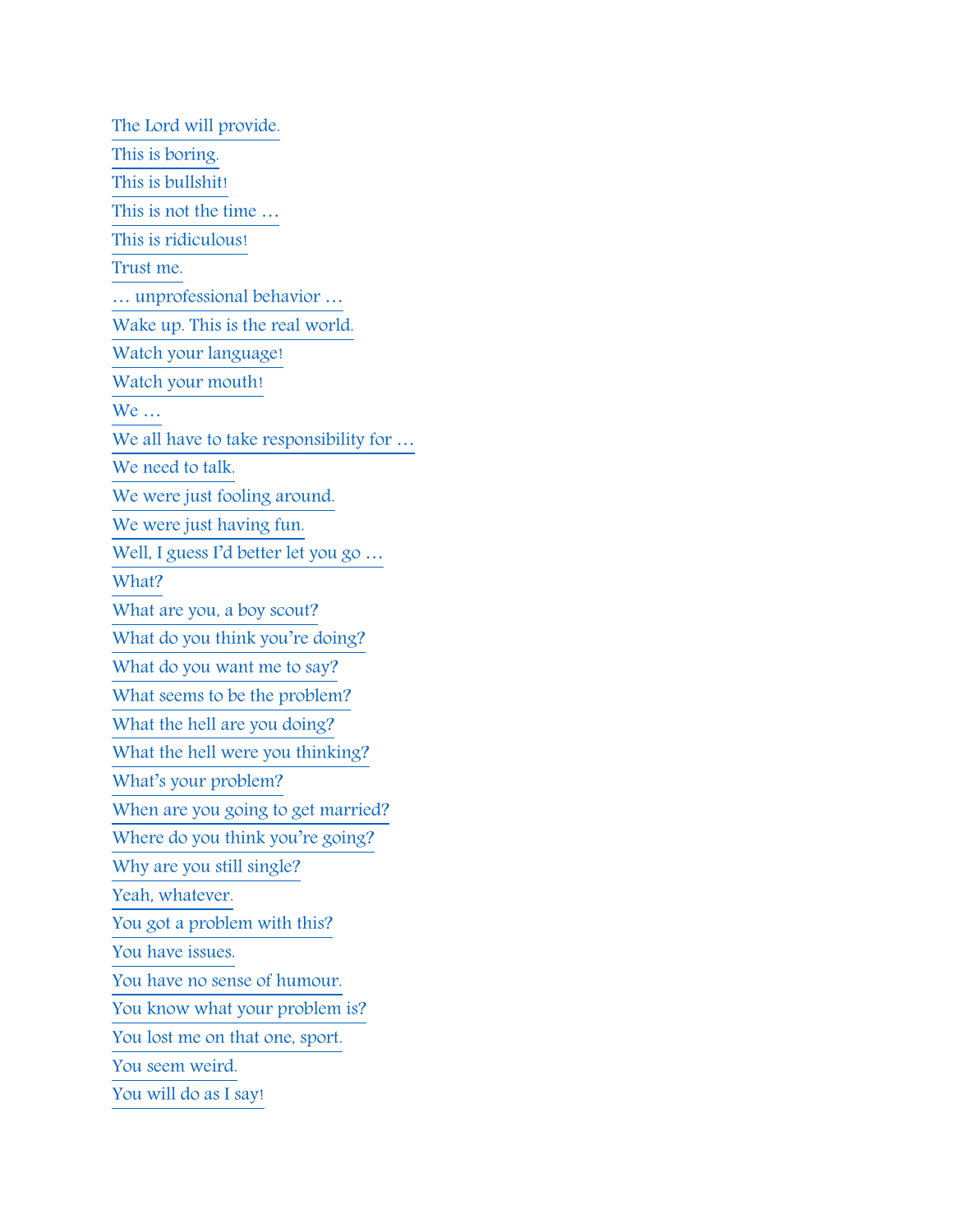You wouldn't understand. … young lady … … young man … You're a real ball-buster, you know that? You're a real nympho, you know that? You're crazy! You're full of shit! You're not listening to me! You're out of your mind! You're too sensitive.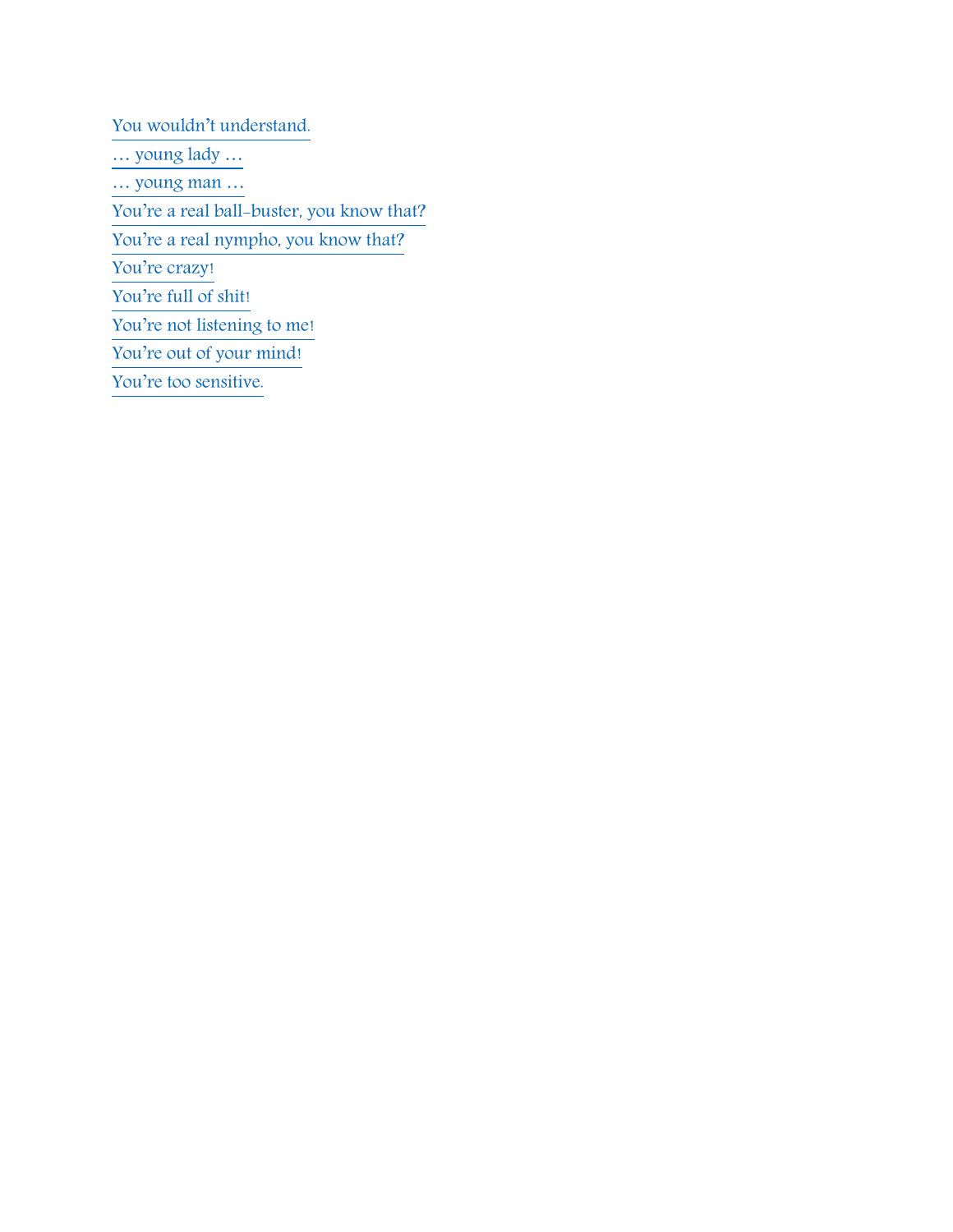#### All right, you've had your fun.

1. Stop what you're doing.

a. because I don't like it. b. because it's annoying me. c. because it's not in my best interests. (And everything everyone does should be for ME.)

(Calling it "fun" trivializes what you're doing. Grown-ups don't have fun. They work.) (Calling it "fun" infantilizes you. Only children play, have fun.) (Not that I'm conscious of that. It's just something that I, as a man, learned to do. Trivialize and infantilize. The other. Especially women.)

#### Are you looking for a fight?

1. I'm looking for a fight. (But I want to put the blame for starting it on you.)

#### Because I said so.

1. I don't know why. (I'm not that smart. I typically have no good reason for the things I say and do.)

2. Doesn't matter why. I just want you to obey me.

#### Bitch!

1. Waa-aa-ah!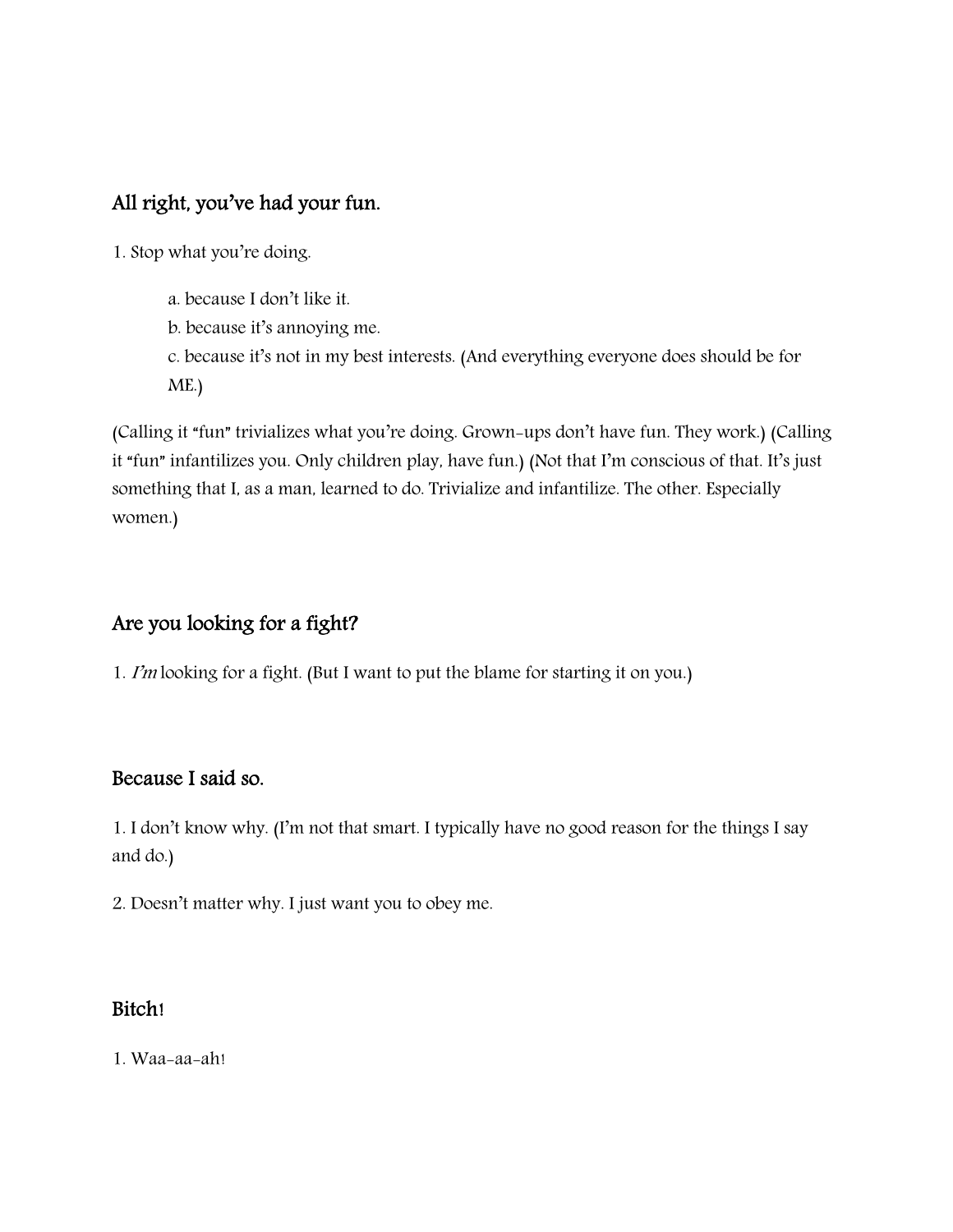#### Call if you need anything.

- 1. Just don't call me.
- 2. I need to be needed.

#### Calm down.

1. Your anger/distress is upsetting me.

2. As a woman, you are prone to hysterics. (And as a man, it is my job to control you.) (Because god knows, I can't control myself.)

See "Don't get angry."

#### Case closed!

1. I'm losing.

See "I don't want to argue with you" and "I don't want to hear another word about it!"

#### Cut me some slack!

1. I've had a hard, hard life. My third wife left me, my kids don't know me, I just lost my job, and my truck won't start.

See "Give me a break!"

#### Do me a favor.

1. Do this for me.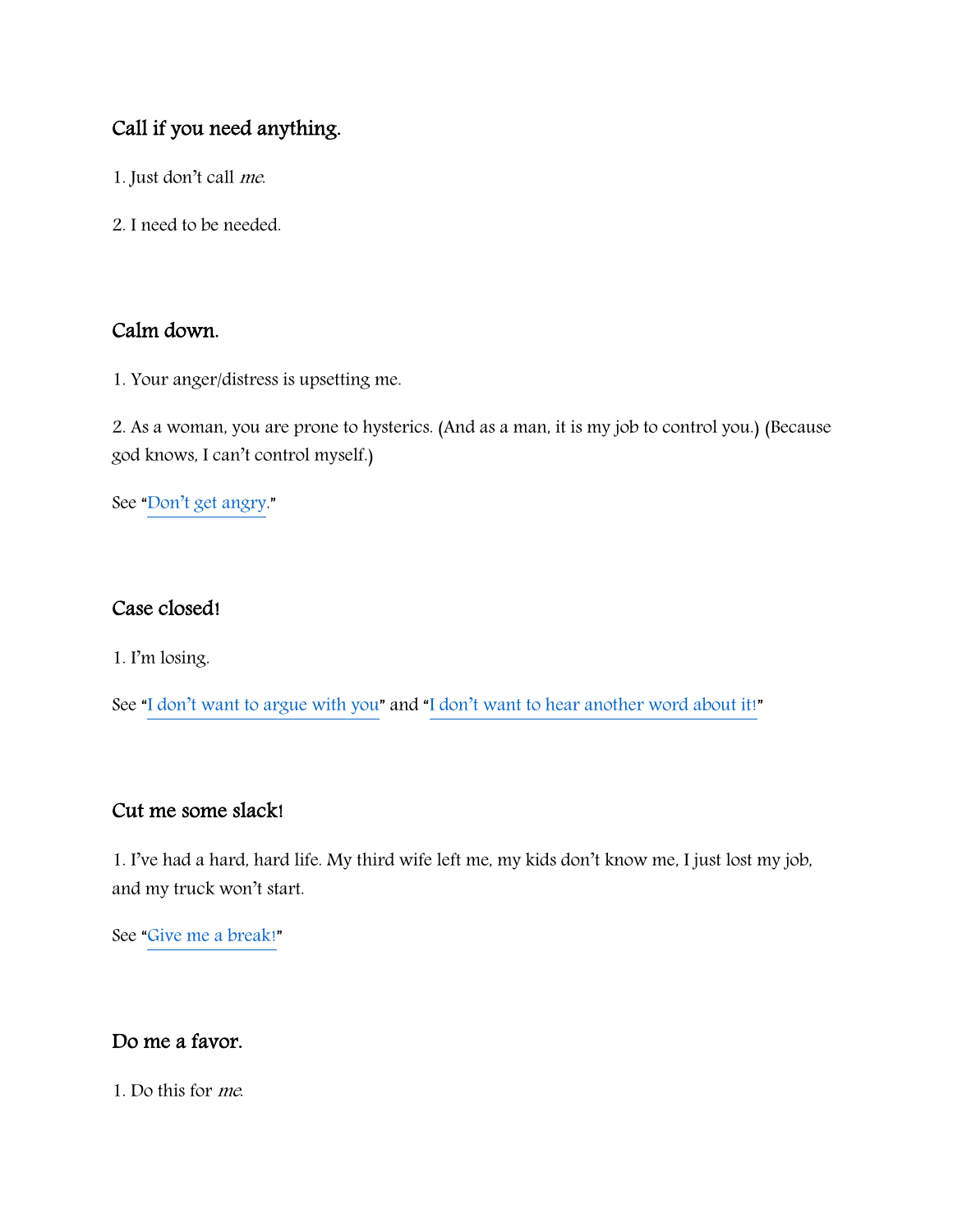2. As a man, I'm entitled. To your favours. (Otherwise I'd say "Could you please do me a favor?")

(Calling it a "favor" pressures you to do it: it suggests that it's just a little bitty thing, so you'll feel mean and stingy if you don't do it. Even though, of course, I could be asking you to get me a job or perjure yourself. In fact, I'm *probably* asking you for exactly *not* just a little bitty thing. If I'd said "Do this momentous thing that will cost you your life as you know it – for me," you probably wouldn't do it. Not that I'm aware of any of this.)

#### Don't be ridiculous.

1. Don't be unconventional. (People who don't conform to the norms make those of us who do nervous. We start thinking that maybe there's something we're not considering. Like, maybe, independent thought. Or ethics. Or joy.)

#### Don't be so judgmental.

1. Don't judge me. Just let me get away with anything, everything. Above all, don't make me feel like I've done something wrong.

2. It makes me look even more lazy and stupid.

#### Don't be so sensitive.

1. I want to believe that my actions have no effect whatsoever on anyone.

2. Don't reveal by comparison what a dull-headed emotionally-challenged thug I am.

See "You're too sensitive."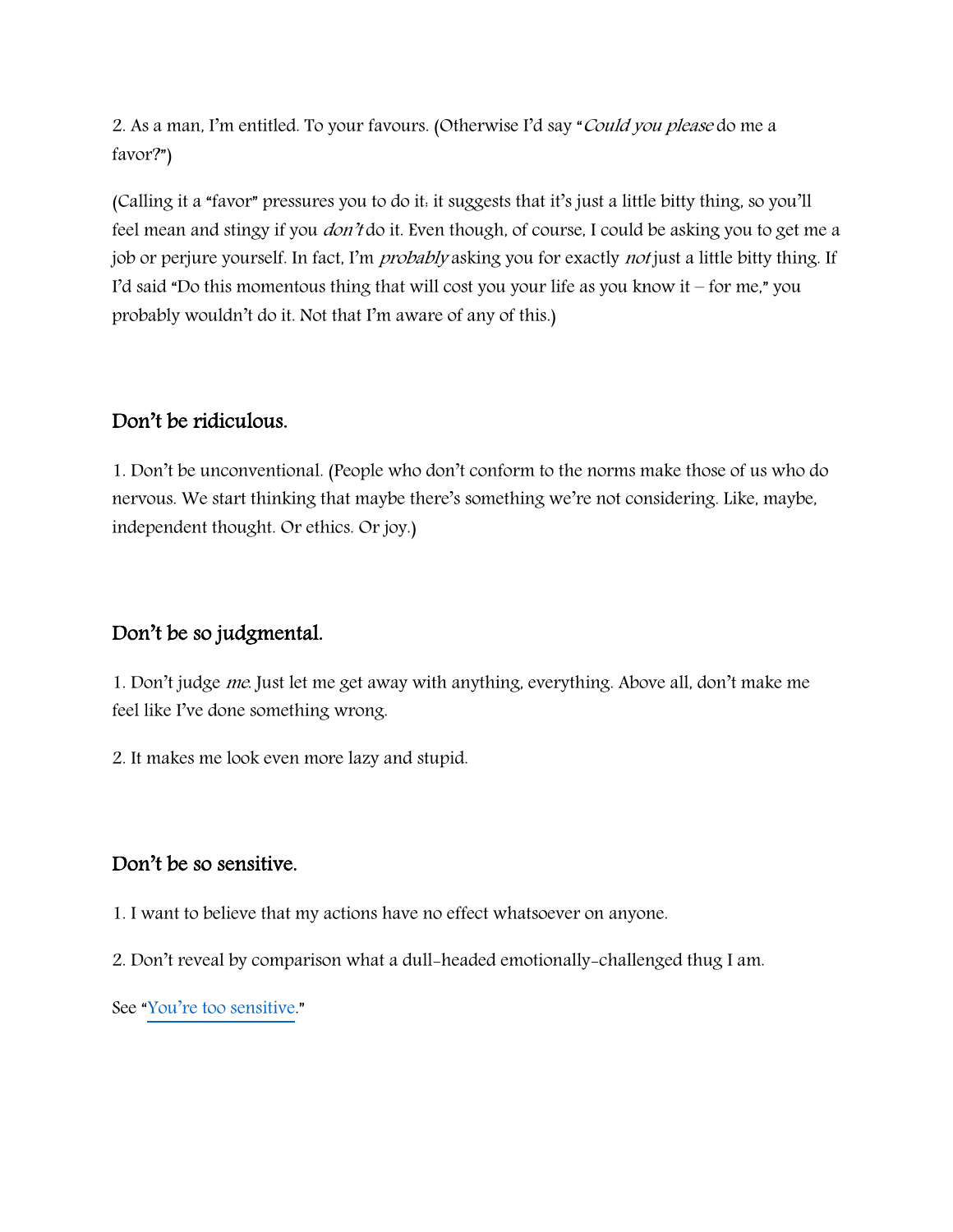#### Don't be stupid.

1. You're about to do something I don't want you to do. (Anything I don't want is stupid.) (I am the center of the universe.)

2. Don't be unconventional. (See "Don't be ridiculous.")

See "Don't do anything stupid."

#### Don't be such a bleeding heart.

1. Empathy gets in my way. (It makes me realize that what I'm doing is morally unjustifiable.) (Which is why I discourage it whenever possible.)

#### Don't do anything stupid.

1. Don't do anything to change the status quo. Because I'm benefitting from the status quo.

See "Don't be stupid."

#### Don't get angry.

1. Don't react in a way reserved for men. (Anger is intimidating. Women aren't allowed to be intimidating. It completely undermines the house of cards whereby men are on the top.)

See "Calm down."

#### Don't get upset.

1. Don't make me have to do something. (The whole "Manly men must come to the aid of women in distress" is something I haven't bothered to question.)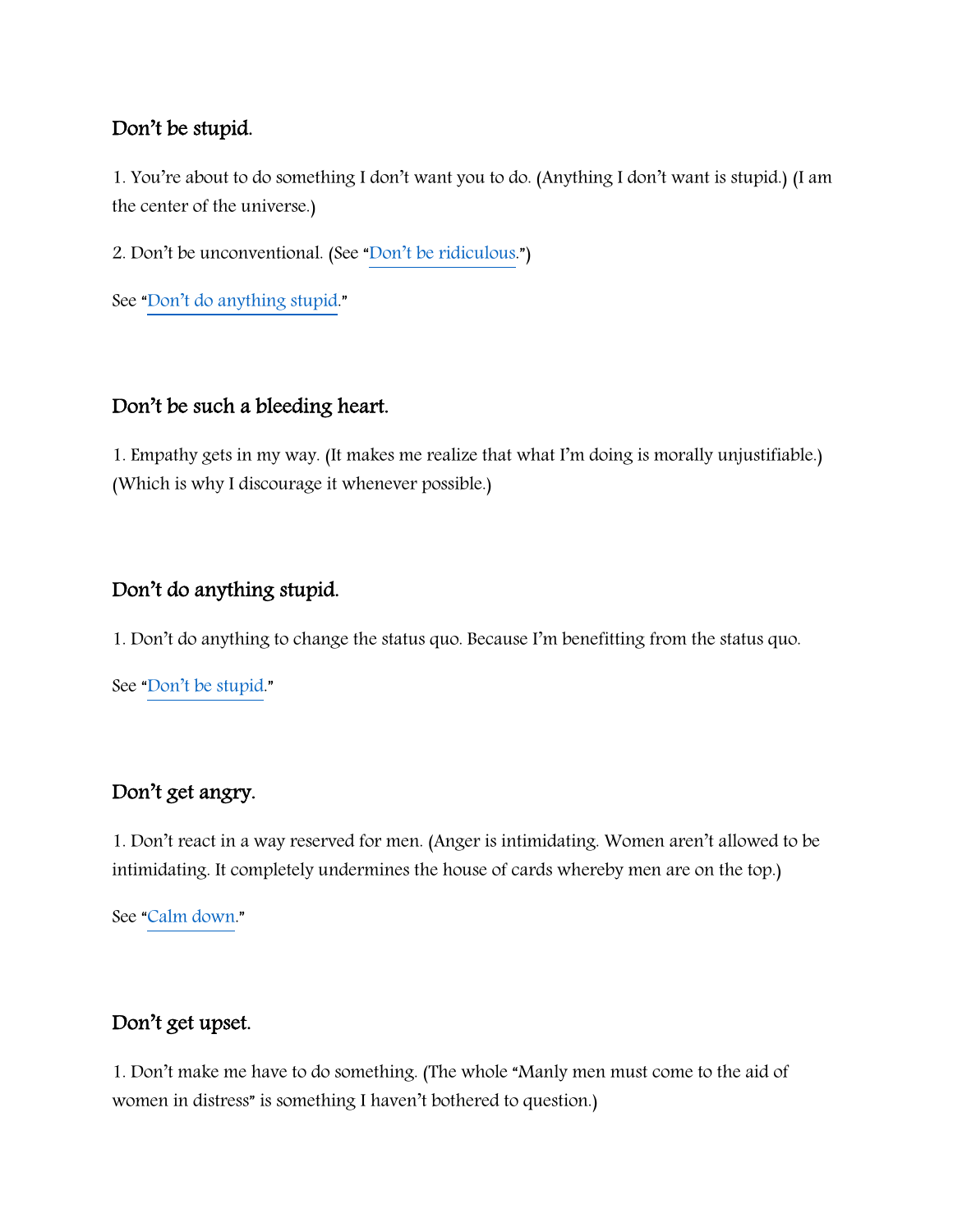#### Don't overthink this.

- 1. Don't think about this at all. (Because if you do, you'll see how utterly lame it is.)
- 2. Don't think more than me. (It shatters my illusions.)

#### Don't psychoanalyze me!

1. I have no insight whatsoever into my personality, my motives, or my desires, and you shouldn't either.

2. Don't try to understand why I do what I do. Because if you do, you'll discover that

- a. I'm really pretty shallow.
- b. I'm really messed up.
- c. both of the above.

#### Don't say that!

1. I don't want to hear that! (And an admonishment, a moral reprimand, nay, a *command*, has more weight than a simple statement of what I do or do not want.) (And it's more likely to make you the bad guy, whether or not you heed the reprimand. And me, by default, the good guy.)

#### Don't take it personally.

- 1. I didn't intend it personally.
	- a. Because I don't recognize you as a person. You're just a means to my ends.
	- b. I'm that insensitive.
	- c. Because I'm incapable of being personal. (Because I deny, or haven't developed, any of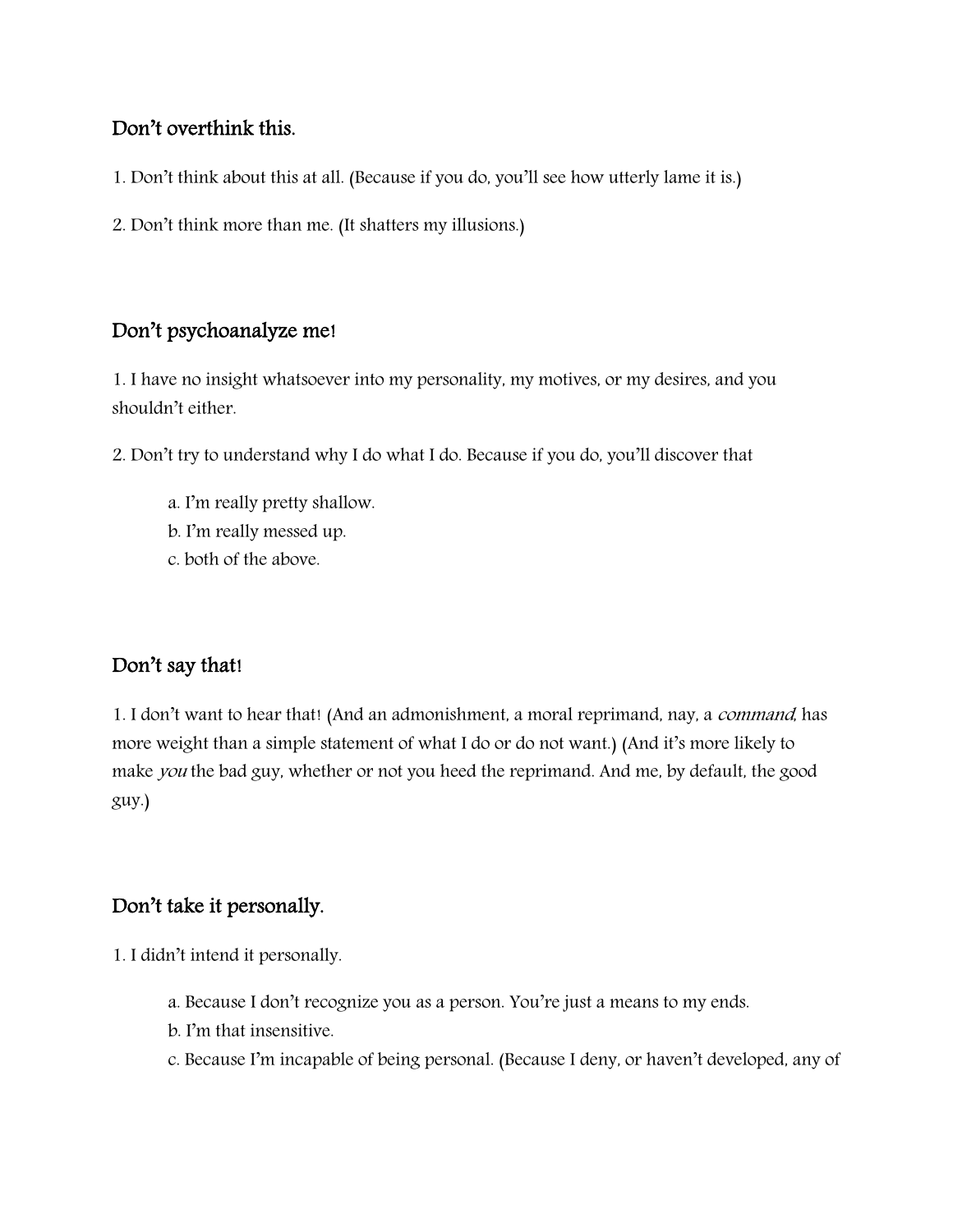the stuff that makes me a person.) (Like a personality.) (And a morality.) (Reflective consciousness.)

#### Don't take this personally.

See "Don't take it personally."

#### Don't talk to me like that!

1. Waa-aa-ah!

#### Don't worry.

- 1. Don't anticipate problems that I may cause.
- 2. Don't anticipate problems that I may have to do something about.
- 3. Don't nag. (See 1. and 2.)
- 4. Don't think. Especially about stuff I haven't thought of. (See 1. and 2.)

#### Enough!

- 1. I don't like what you're doing!
- See "That's enough!"

#### Everyone's entitled to their own opinion.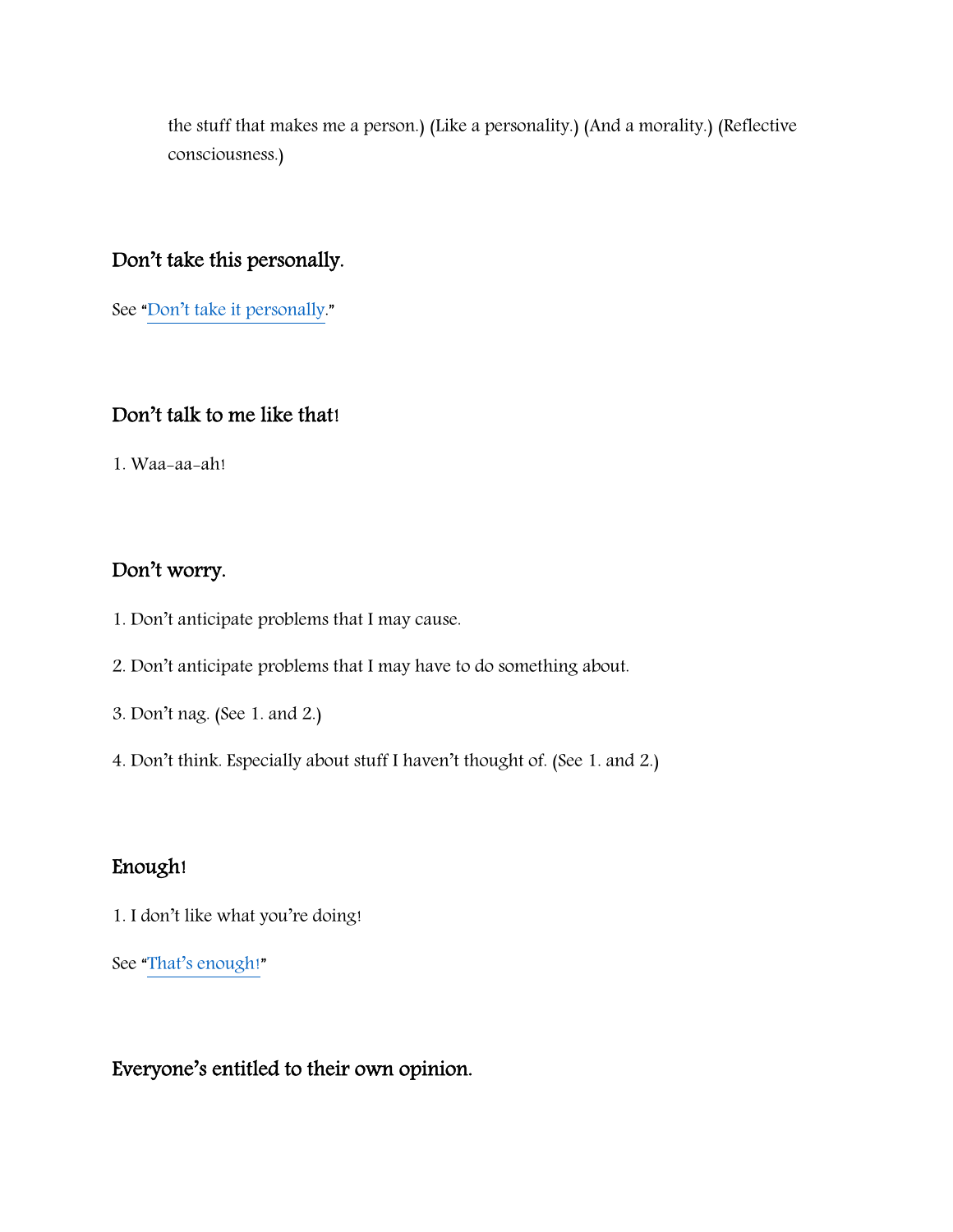1. You're an asshole.

2. I don't know how to determine whose opinion is better, is more supported by evidence and argument.

3. I don't want to determine whose opinion is better – because it's probably not mine.

#### … for no good reason.

1. I don't know the reason. (I suppose I could've asked, but then I'd risk finding out that there was, in fact, a good reason. And since I don't like what was done, I'd rather believe there wasn't.)

#### Fuck off!

See "All right, you've had your fun"; "Are you looking for a fight?"; "Because I said so"; "Call if you need anything"; "Calm down"; "Case closed!"; "Cut me some slack!"; "Don't be ridiculous"; "Don't be so sensitive"; "Don't be stupid"; "Don't be such a bleeding heart"; "Don't do anything stupid"; "Don't overthink this"; "Don't psychoanalyze me!"; "Don't say that!"; "Don't take it personally"; "Don't take this personally"; "Don't talk to me like that!"; "Don't worry"; "Enough!"; "Everyone's entitled to their own opinion"; "Fuck you!"; "Give me a break!"; "Have a good one!"; "Have a nice day!"; "Help me out here!"; "How are you?"; "I can't…"; "I don't know"; "I don't know what to say"; "I don't know what you're talking about"; "I don't need this!"; "I don't think this is really the right time for…"; "I don't want to argue with you"; "I don't want to get into that right now"; "I don't want to hear another word about it!"; "I have no choice"; "I have to…"; "I have to go…"; "I know for a fact that…"; "I love you"; "I'd like to help, but…"; "I'm bored"; "I'm busy"; "I'm going to have to…"; "I'm just trying to help"; "I'm sorry you feel that way"; "I'm working here…"; "It'll be fine. Everything will be okay"; "It's out of my hands"; "I've got a business to run"; "I've got a job to do"; "I've got a right to …"; "I've got work to do!"; "I've had just about enough of this!"; "Let me help"; "Let me take care of it"; "Lighten up!"; "Listen here!"; "Listen to me!"; "Mind your own business!"; "My bad"; "My hands are tied"; "Relax"; "Settle down"; "Sorry"; "Sorry, that's impossible"; "Stay here"; "That's bullshit"; "That's enough!"; "That's going a little too far"; "That's none of my business"; "That's none of your business"; "That's not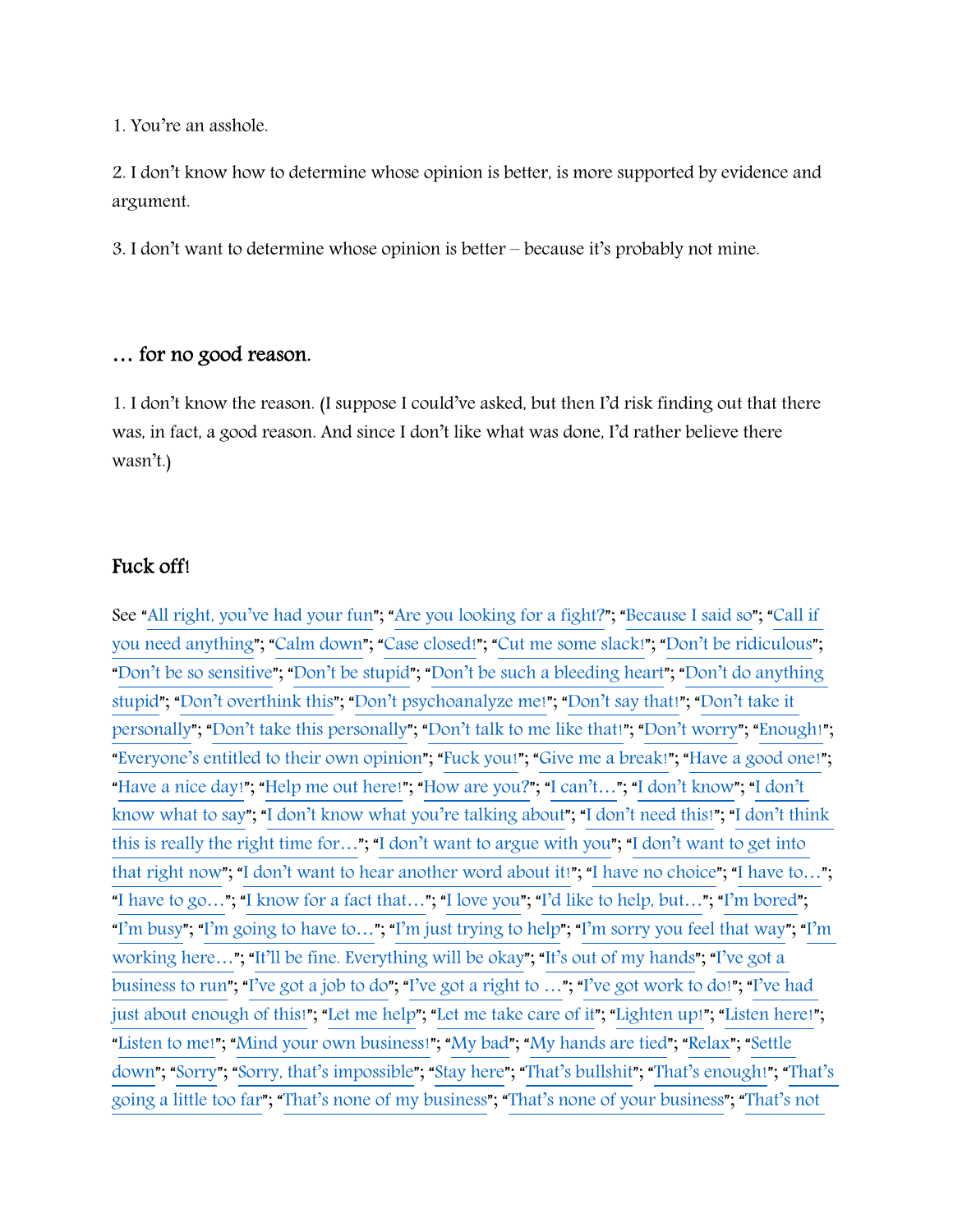fair!"; "That's not gonna happen"; "The fact of the matter is…"; "This is boring"; "This is bullshit!"; "This is ridiculous!"; "Trust me"; "…unprofessional behavior…"; "Wake up. This is the real world"; "Watch your language!"; "Watch your mouth!"; "We all have to take responsibility for..."; "We were just fooling around"; "Well, I guess I'd better let you go..."; "What are you, a boy scout?"; "What do you think you're doing?"; "What seems to be the problem?"; "What the hell are you doing?"; "What the hell were you thinking?"; "What's your problem?"; "Where do you think you're going?"; "Yeah, whatever"; "You got a problem with this?"; "You know what your problem is?"; "You lost me on that one, sport"; "You will do as I say!"; "You wouldn't understand"; "…young lady…"; "…young man…"; "You're crazy!"; "You're full of shit!"; "You're out of your mind!"; "You're too sensitive"

#### Fuck you!

See "Fuck off!"

#### Give me a break!

1. Give me an advantage, don't treat me fairly, don't give me what I deserve, make me an exception. (Because I'm not good enough to succeed when the playing field is level, when I have to follow the same rules as everyone else.)

See "Cut me some slack!"

#### Have a good one!

See "Have a nice day!"

#### Have a nice day!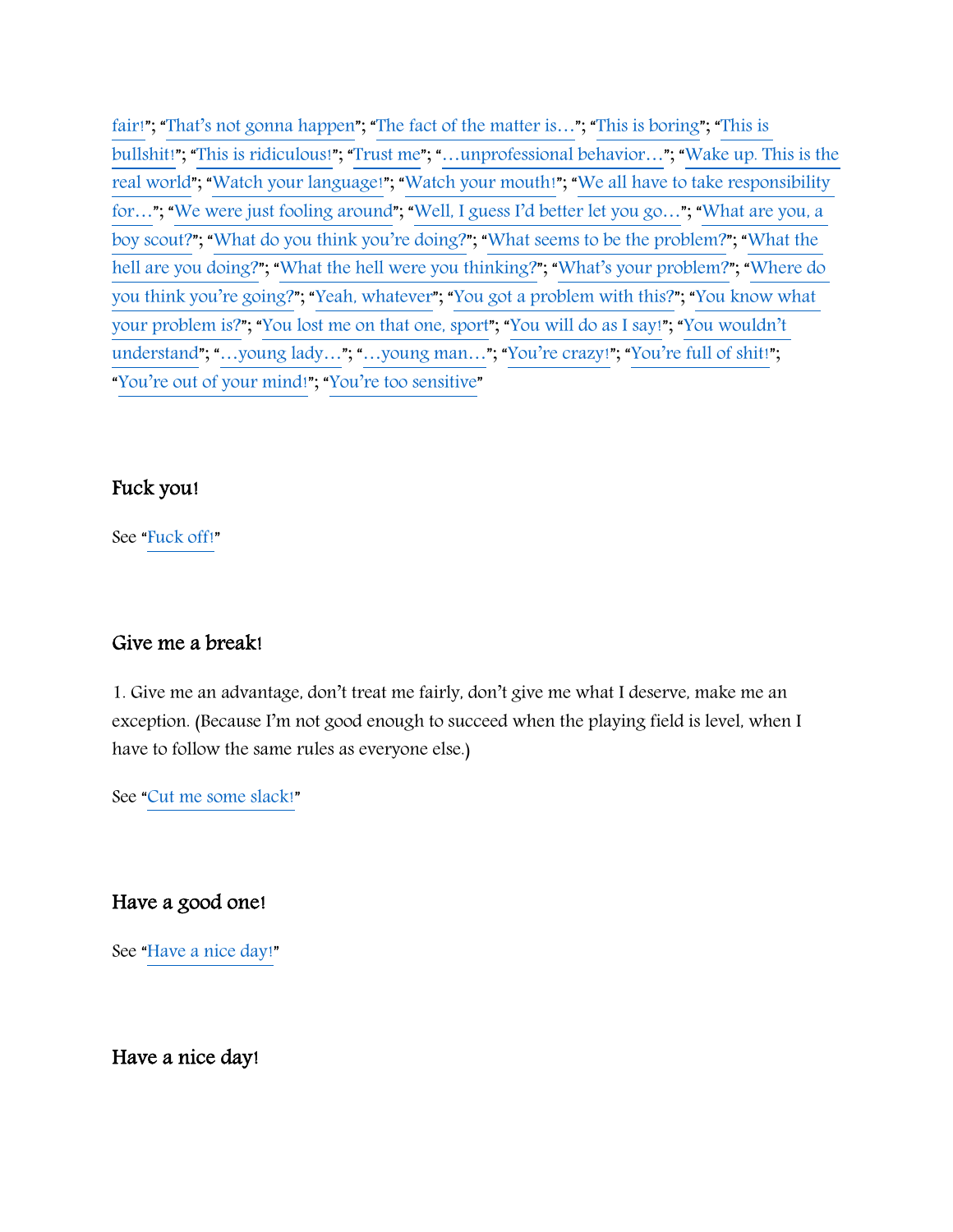1. Goodbye.

2. Fuck off.

3. I am the most insincere and inane person you'll ever meet.

#### Help me out here!

1. I'm a man, and being helped increases my status. (If I were a woman, needing help would decrease my status. Go figure.)

See "Give me a break!"

#### How are you?

1. I acknowledge your presence. (But only because the social pressure to do so is too great for me to resist.)

#### I believe …

1. Because faith is so much easier than thought. (I don't have to have reasons. I don't have to have actual evidence.)

#### I can't …

1. I can. I just don't want to. (But saying "I can't" makes me seem powerless and thus absolves me of responsibility.) (Furthermore, "I can't" is harder to challenge than "I won't" because it leaves no room for the possibility that I can.)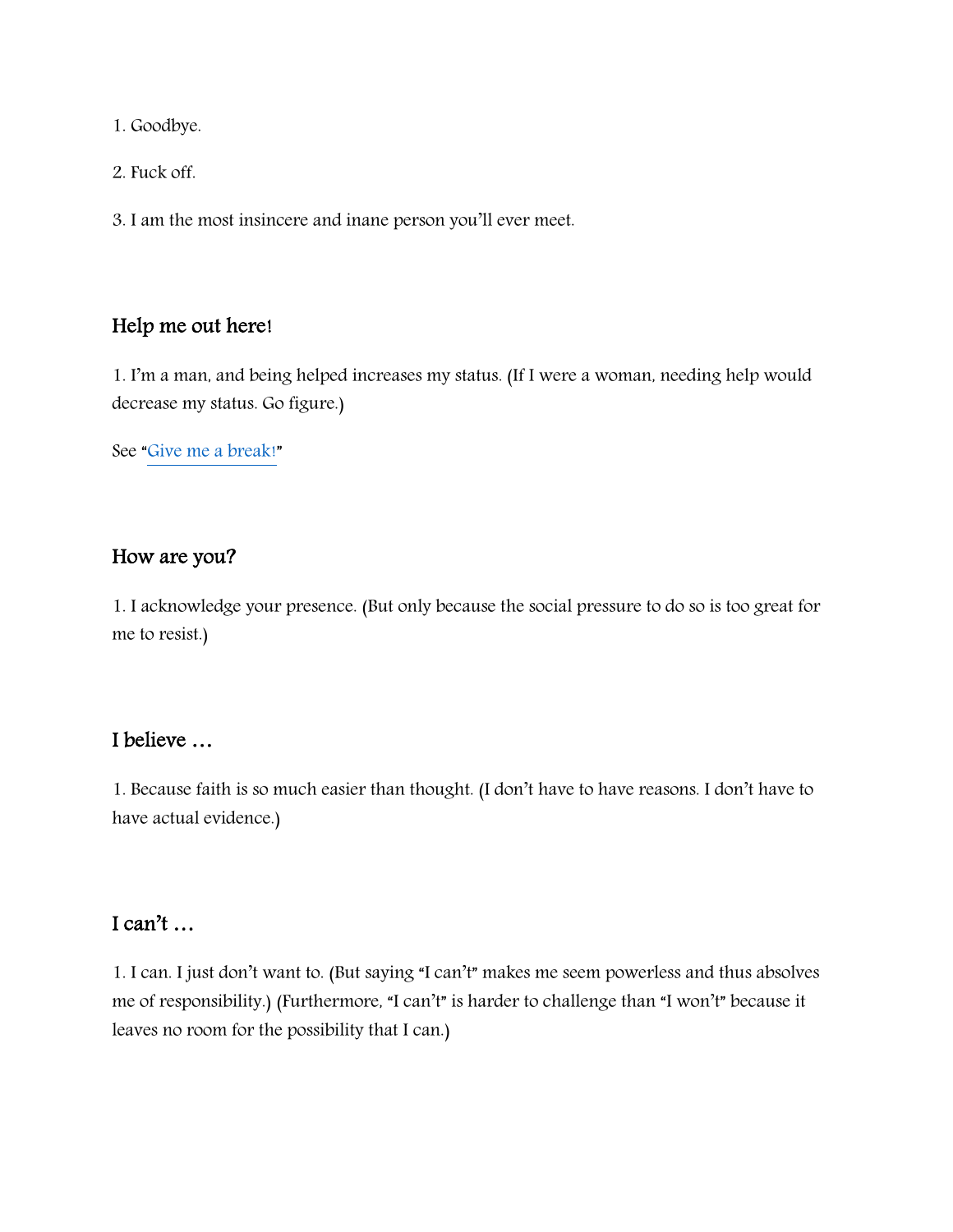#### I didn't mean to.

1. I am incapable of forming any intent. That requires a higher order of consciousness than I have.

#### I don't know.

- 1. I don't care.
- 2. It's not my responsibility.

#### I don't know what to say.

1. I'm too lazy to figure out what to say – to think about what you've said and/or to figure out whether you're seeking compassion or confirmation or information or advice or what.

2. I don't know what you want me to say. (And, really, words are just instrumental; they don't actually mean anything.)

#### I don't know what you're talking about.

1. I'm stupid.

2. I know perfectly well what you're talking about. I just don't want to talk about it. Because I'm in the wrong. And I'm too childish to admit it.

#### I don't need this!

1. You exist solely to provide what I need. And right now you're not doing that.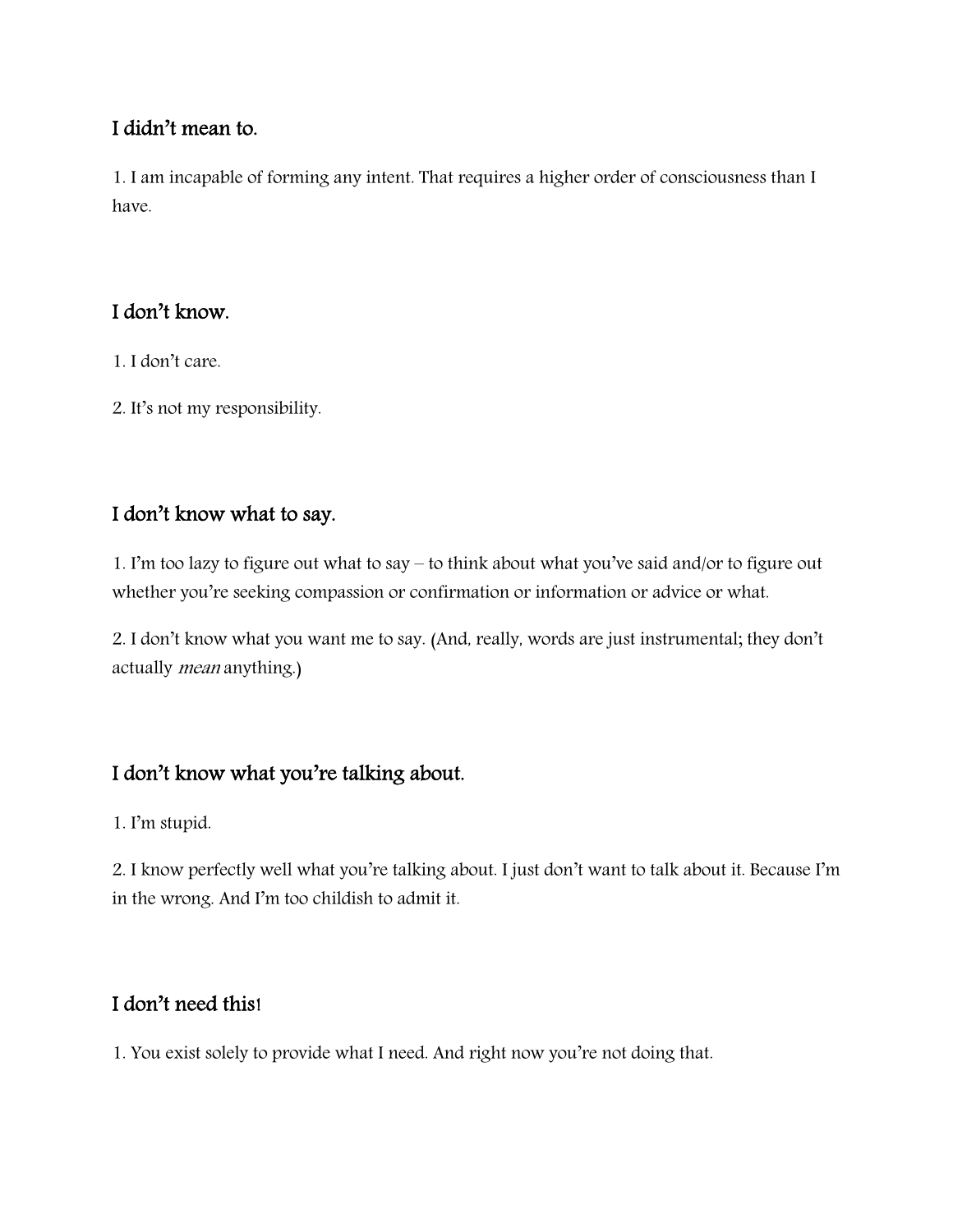#### I don't think this is really the right time for …

1. I'm avoiding you/this. And will continue to do so until hell freezes over.

See also "This is not the time …"

#### I don't want to argue with you.

1. I don't want to discover that my opinion on this matter is indefensible.

See "Case closed!"

#### I don't want to get into that right now.

1. I don't want to get into that ever.

See "I don't think this is really the right time for …" and "I don't want to argue with you."

#### I don't want to hear another word about it!

- 1. I'm in the wrong.
- 2. You're upsetting me. (Because you're disagreeing with me.)

#### I have no choice.

- 1. I'm too stupid to see that there are lots of options here.
- 2. I want to do this. But it's bad. So to avoid blame, I'm denying free will.

See "It's out of my hands."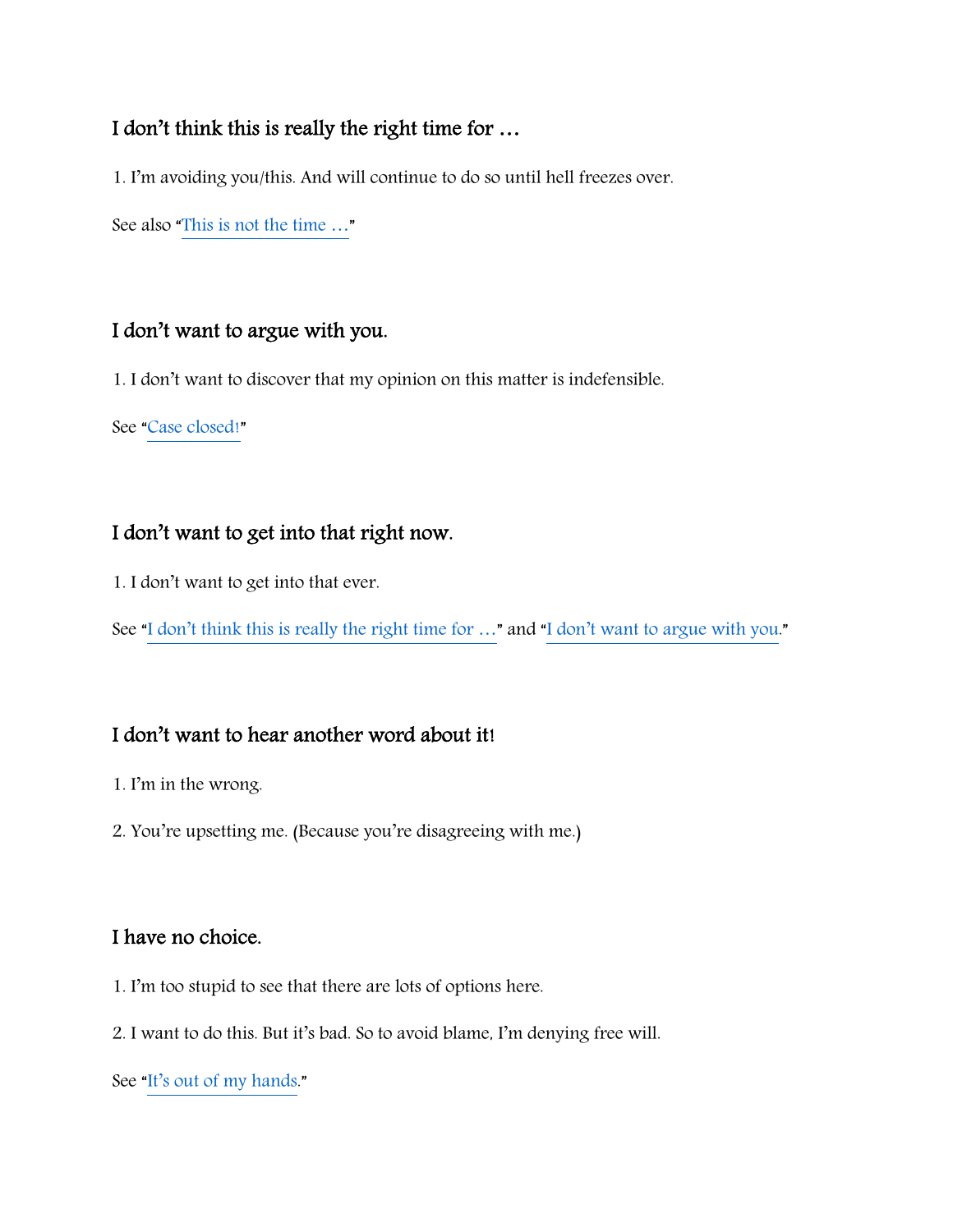#### I have to …

1. I don't *have* to do this. I don't have to do anything. But "have to" implies necessity. (See "I need ...") (In truth, everything is conditional: if I want to keep my job, I have to pressure you to buy more than you need or want; if I want to stay alive, I have to eat. But even then, see "I have no choice.")

#### I have to go …

1. I want to get away from you because

- a. you're boring me to death.
- b. you're a disgusting person.
- c. I have something more important to be doing.

See "I have to …"

#### I know for a fact that …

1. I'm guessing it's true. (Because establishing certainty takes a lot of work. And I'm just not up to it. But I want to appear knowledgeable. Because most people equate that with intelligence.) (Furthermore, presenting opinions as facts is how people, typically men, achieve and maintain their status as authorities, experts, founts of wisdom …)

2. I hope it's true.

#### I love you.

- 1. I want you. (For any of a number of reasons.)
- 2. I need you. (For any of a number of reasons.)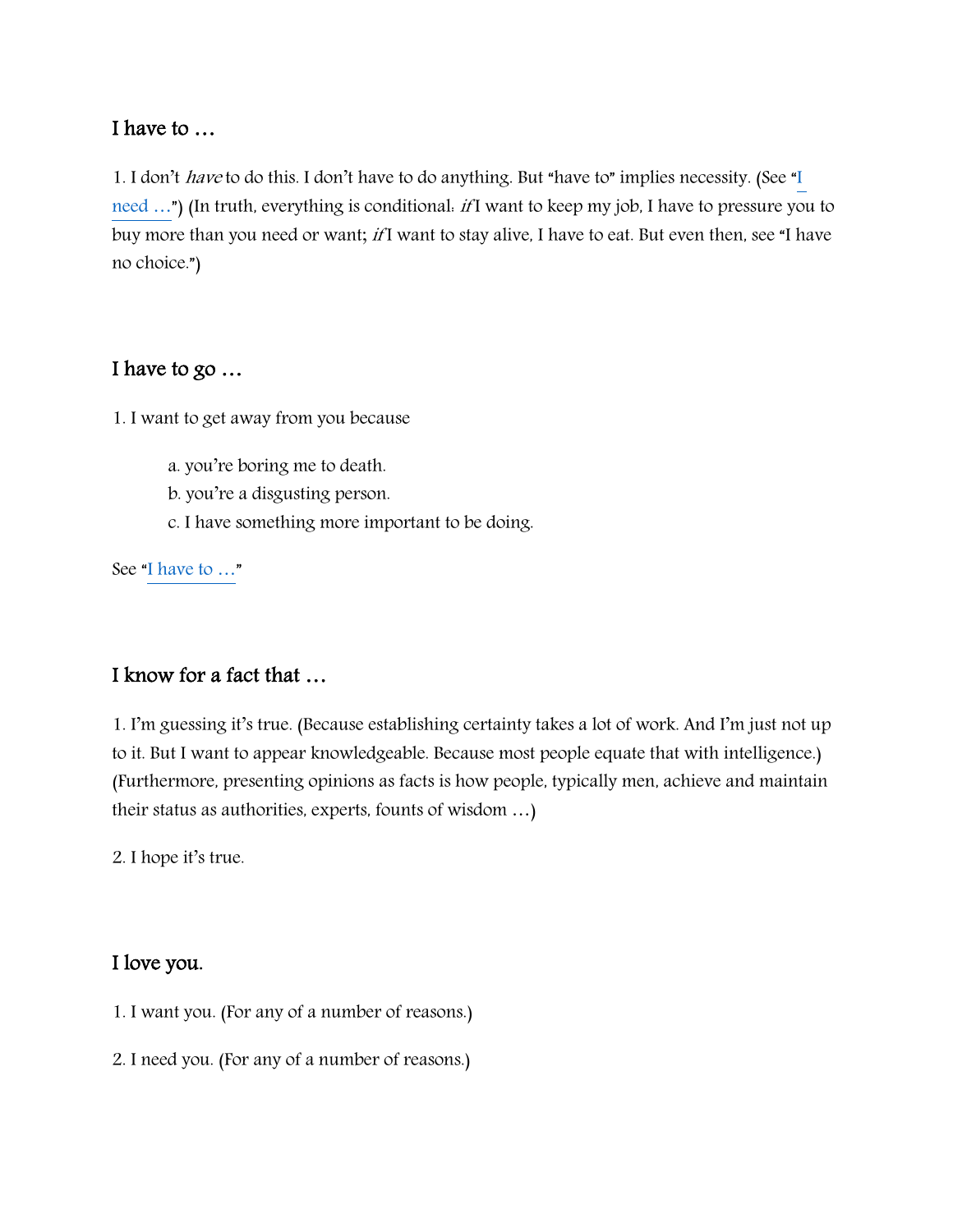3. I'm sorry.

4. I own you.

5. I'm warning you.

6. I'm begging you.

#### I need …

1. I want... (Truth is, I don't *need* anything except food, water, and a bit of shelter. But saying I need something makes it so much harder for you to refuse to give it to me because needs are, well, things one needs – they're *required*. Simply put, needs take priority to wants – and I want what I want to have priority.)

#### I need you to …

See "I need …"

#### I'd like to help, but …

1. I don't really want to.

See "I can't."

#### If we don't do it, someone else will.

1. I want to do it.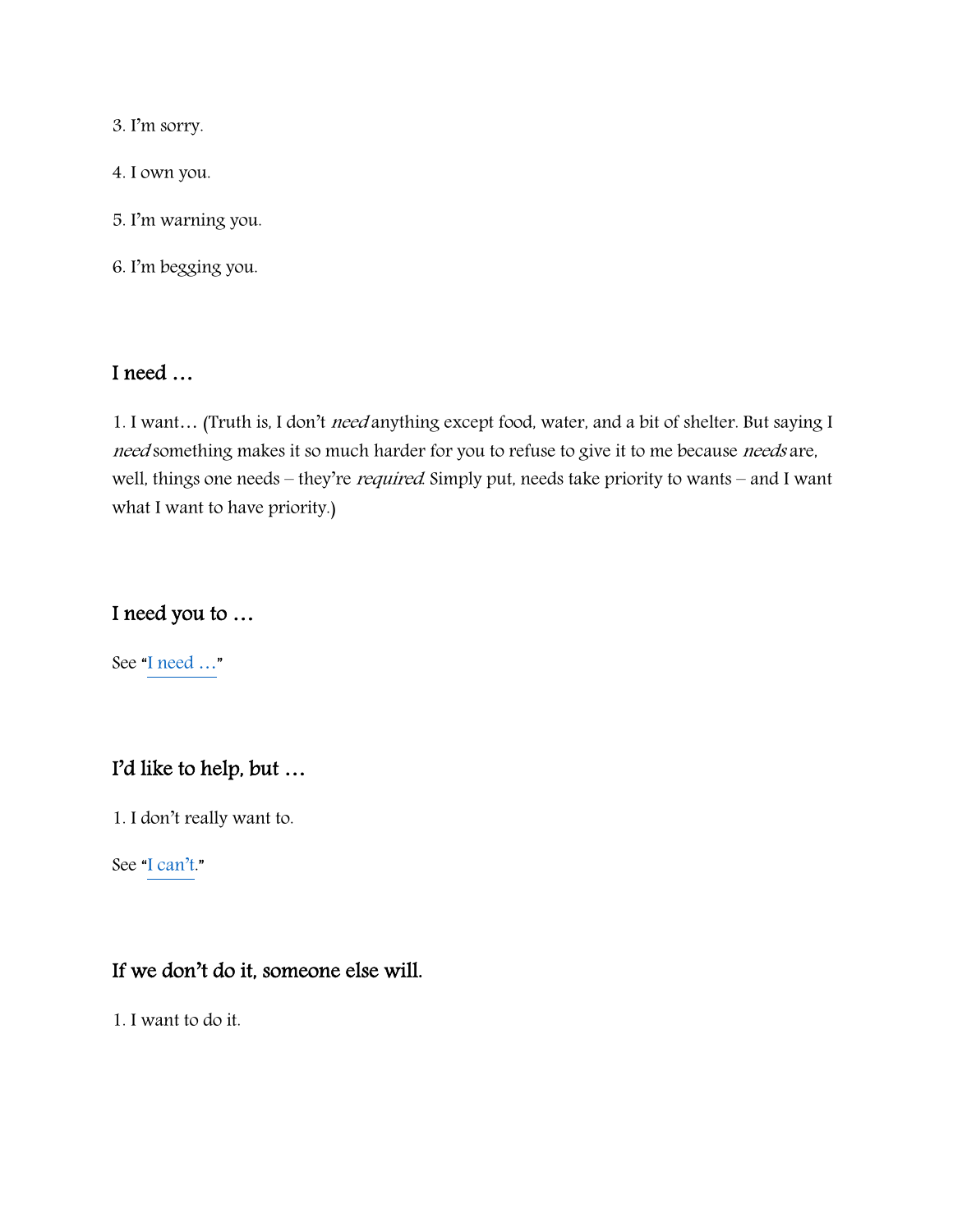#### I'm a Christian.

1. I'm a good person.

#### I'm bored.

1. I'm boring. I can't amuse myself.

See "This is boring."

#### I'm [doing X].

1. I'm hiring someone to [remodel the kitchen, add a room over the garage, put on a new roof

...]. (But I'm taking credit for doing it myself – because real men *do* stuff.)

2. My assistant is [doing X].

#### I'm busy.

1. You're dismissed.

2. I'm running away.

#### I'm going to have to …

See "I have to …"

I'm just trying to help.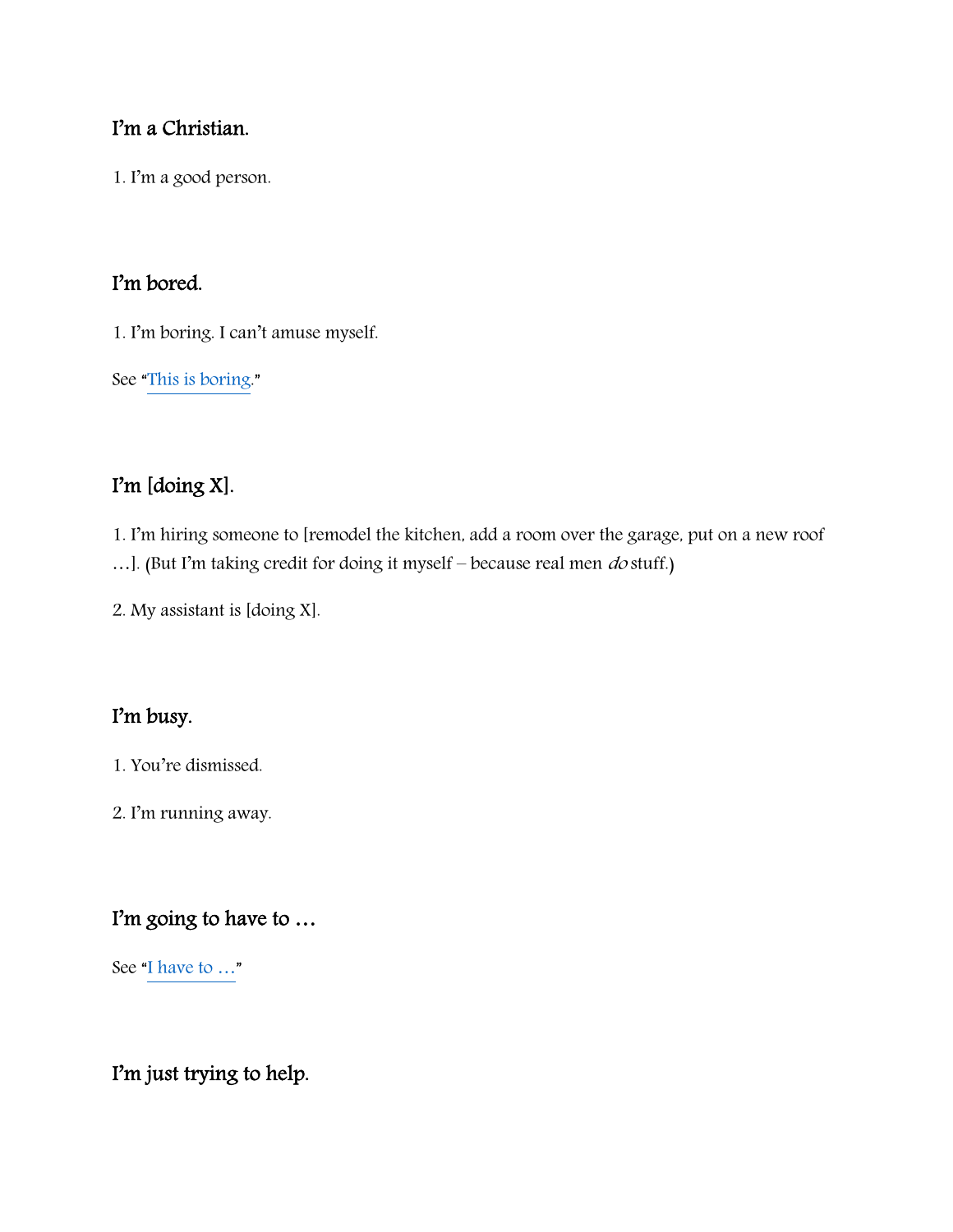1. Now that you've done all the ground work, the grunt work, I'm trying to take over so I get all the credit.

See "Let me help."

#### I'm sorry you feel that way.

1. I refuse to recognize that you think that way. (Actually, I refuse to recognize that you think – which is why I'm dismissing your opinion as something emotional. I refuse to recognize that you have reasons for your opinion, that you have an argument to support what you're saying. Because then I'd have to understand that argument. And possibly find that it's stronger than my argument. No, wait, I don't have an argument for my position. It's just the way I feel.)

#### I'm working here –

See "I've got work to do!"

#### … inappropriate behavior …

1. I don't like what you're doing. (Can't say why, exactly, I just don't like it.) (Possibly because it goes again my best interests. Possibly because I've just never seen anyone do it that way before, and novelty scares me.)

#### It'll be fine; everything will be okay.

1. I *hope* it'll be fine; I *would like* everything to be okay. (And my wishes command the universe. I am a god.)

- a. Because this is my idea.
- b. Because otherwise I'd have to do something about it. To make it fine; to make it okay.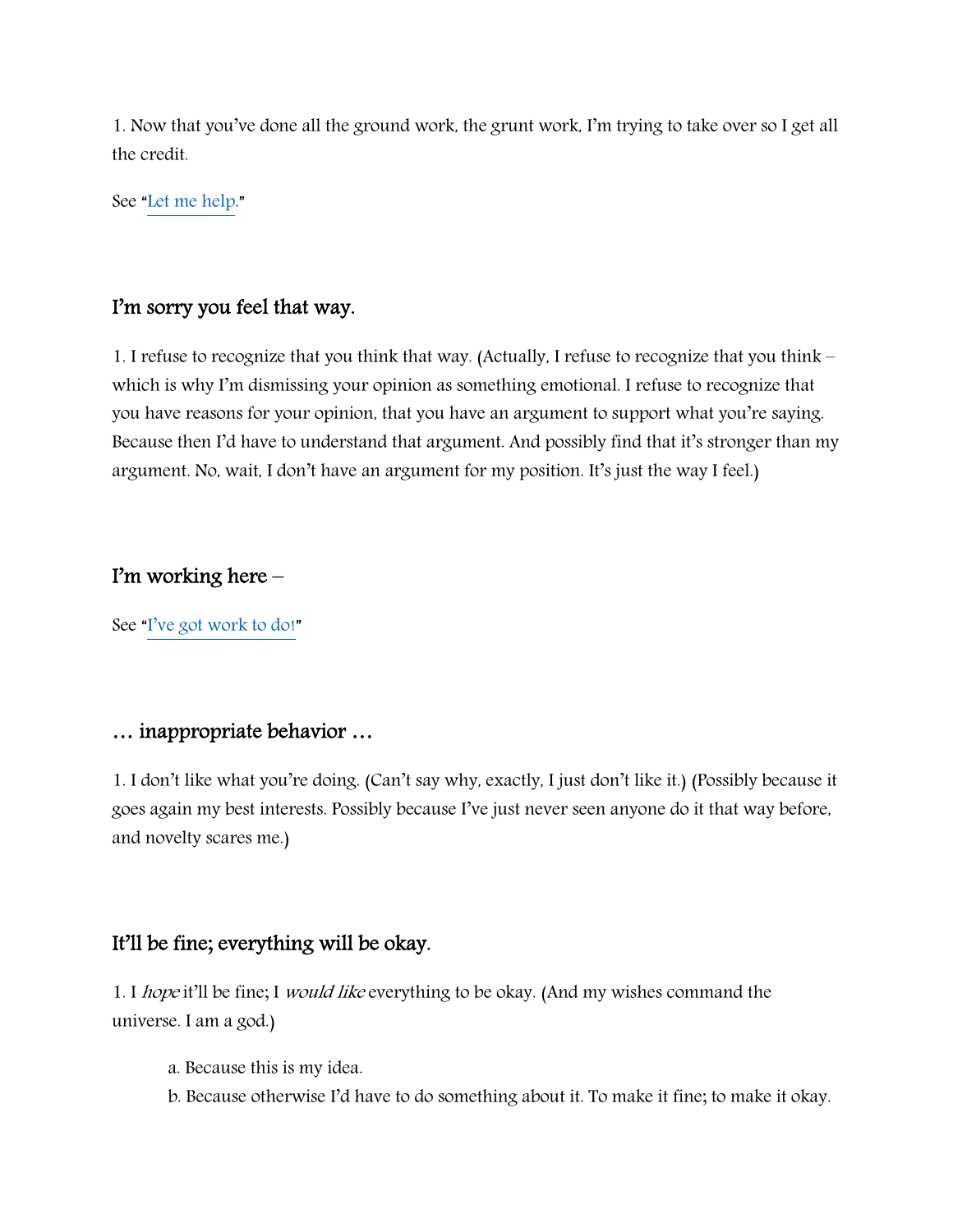2. I have no idea whether or not it will be fine, whether or not everything will be okay. Essentially, I'm making unfounded predictions; I have no basis whatsoever for these predictions. I'm just telling you what you want to hear.

- a. Because then you'll like me. (And have sex with me.)
- b. Because I think you find that reassuring, comforting and I'm your daddy.

#### It was just a joke.

- 1. I don't want to be held responsible for it.
- 2. I didn't think it through.

#### It's okay.

- 1. I don't want to hear your objections.
- 2. Your objections are unimportant.
- 3. Your objections are irrelevant.

See "It'll be fine."

#### It's out of my hands.

See "I have no choice."

#### I've got a business to run.

1. Whatever I want gets priority. Whatever I want is immune to objection. I've got the right-ofway. (Running a business legitimizes anything.)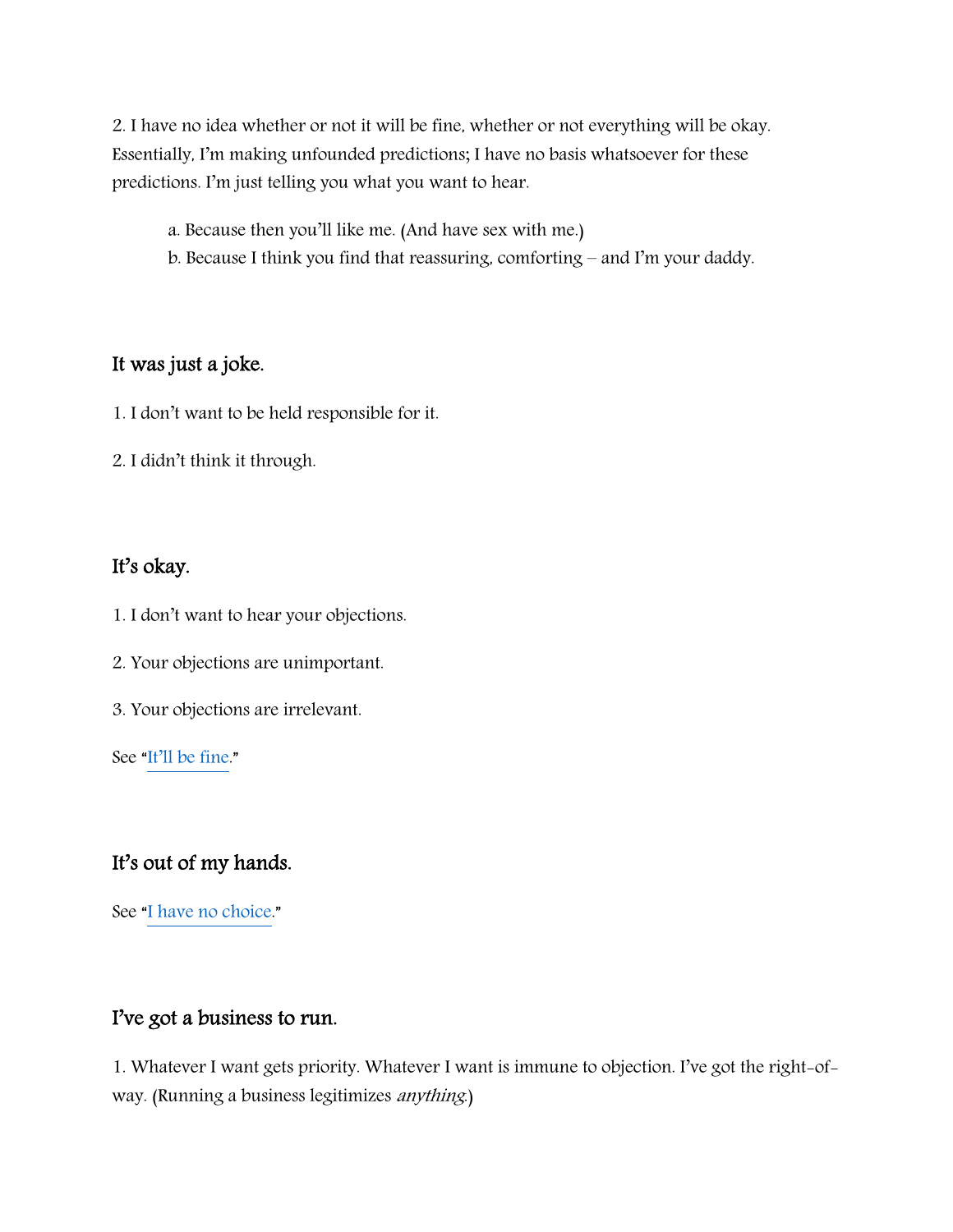#### I've got a job to do.

1. You can't challenge me. (One's job is always exempt from ethical inquiry.)

See "I've got a business to run."

See also "I've got work to do."

#### I've got a right to …

1. I want … (I make no distinction between what I have a right to and what I want.) (Guess that means I think I have a right to whatever I want.)

#### I've got work to do!

1. I don't want to talk to you anymore. And work trumps everything. It's an all-purpose excuse: when I've got work to do, I don't have to do *anything* else.

#### I've had just about enough of this!

See "That's enough!"

#### I was only trying to help.

1. I was too lazy to anticipate the effects of my behavior.

#### Just tell me what to say and I'll say it.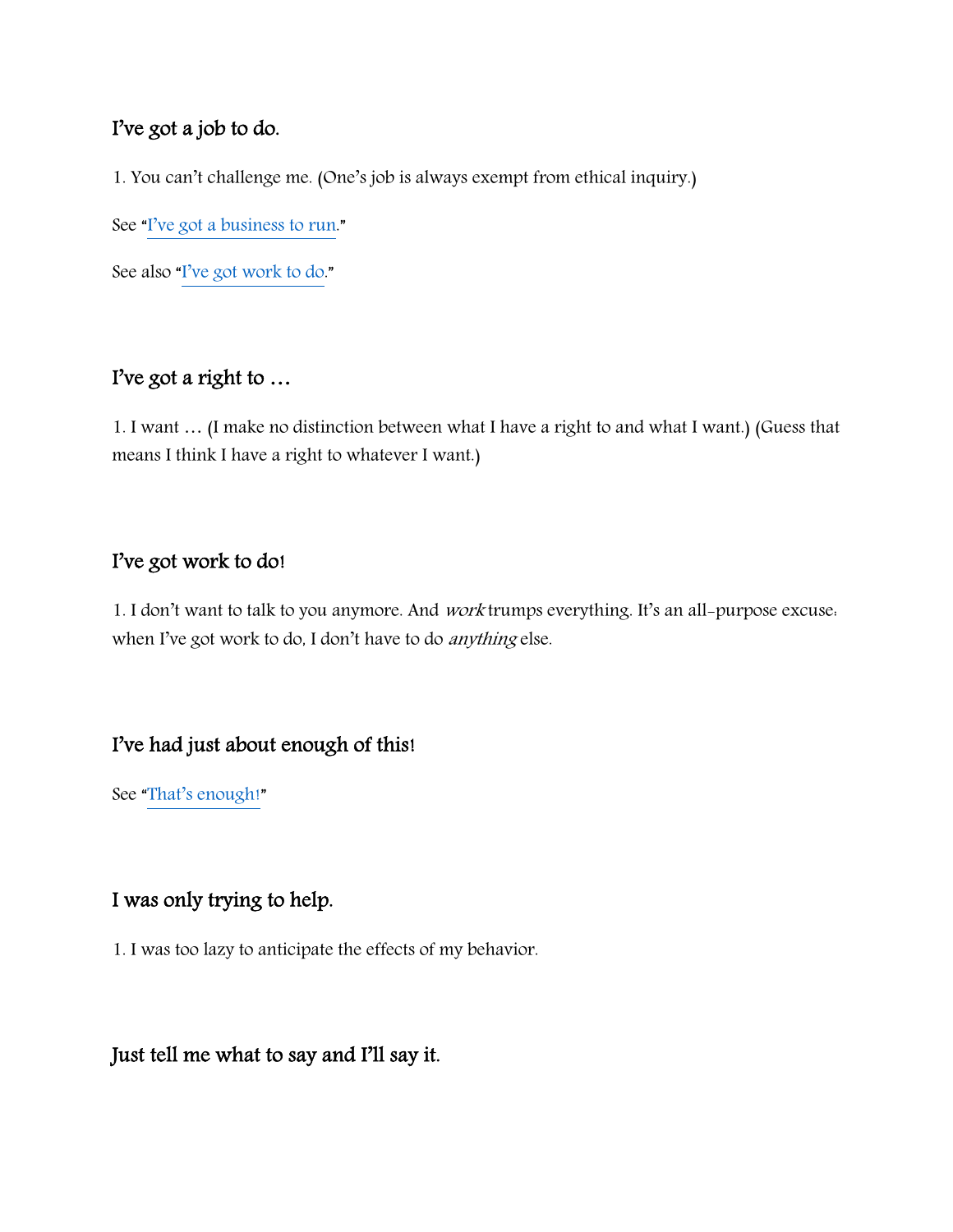1. Heaven forbid I should think for myself. As a man, I am supremely unaccustomed to introspection. Simply put, I have no idea what I think. About pretty much anything.

See "What do you want me to say?"

#### Let me help.

1. You need help. (I'm assuming you're incompetent.)

See "I'm just trying to help."

#### Let me take care of it.

- 1. I want to get the credit for it.
- 2. I want to feel powerful.
- 3. I want you to be dependent on me.

#### Lighten up!

1. Be shallow and superficial. Like me.

2. I don't want to talk about that now. Or ever. You're presenting me with some truth I don't want to face.

3. I'm not intelligent enough or informed enough to talk about that. So talk about something simpler, something I can understand.

#### Listen here!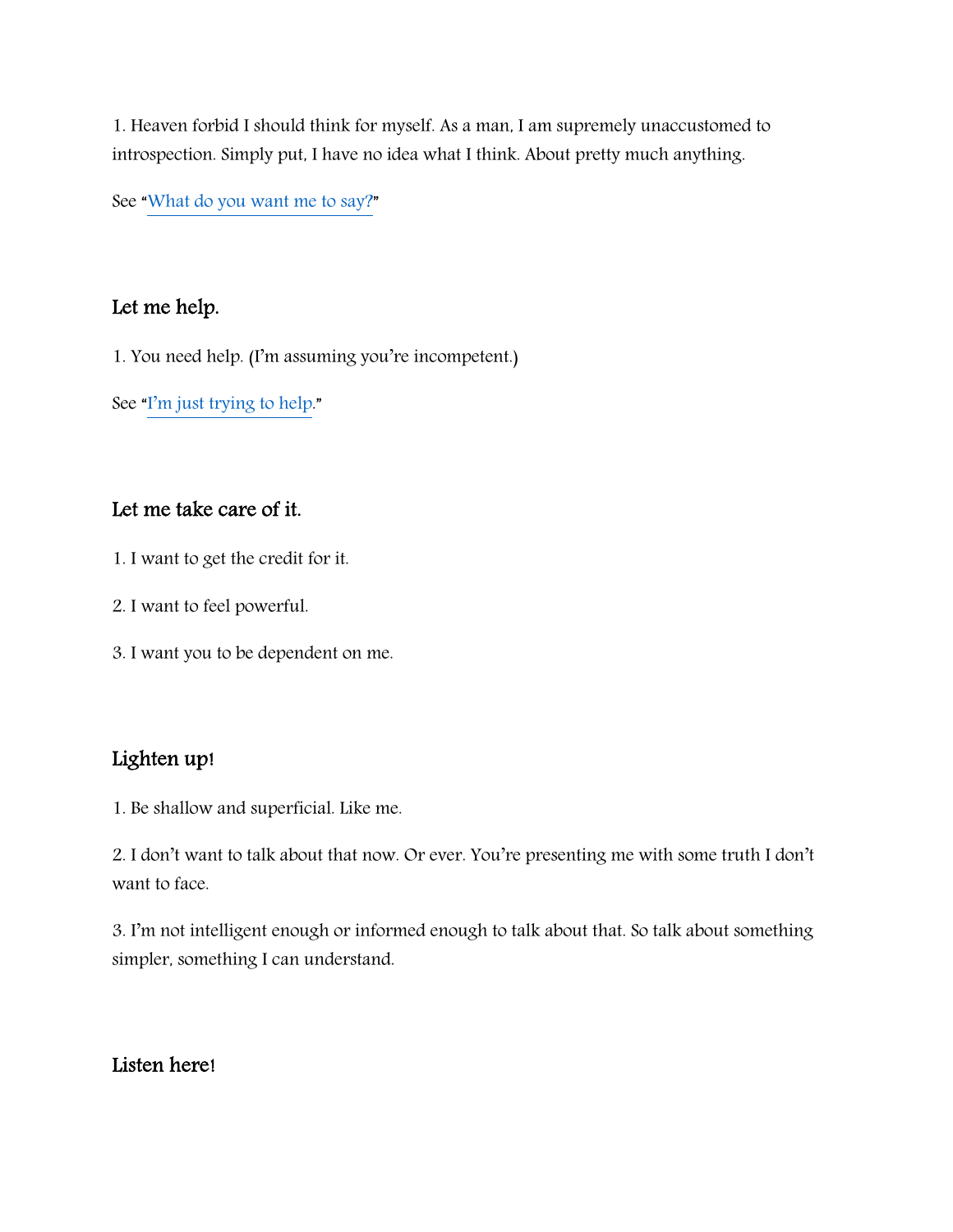1. I'm about to give an order.

#### Listen to me!

1. Agree with me!

#### Mind your own business!

1. Let me do whatever the fuck I want.

#### Miss –

- 1. Young female. (Subordinate.)
- 2. Unmarried female. (Subordinate.)

#### Mrs. –

1. Married female. (Unimportant.)

#### My bad.

1. I did it, it was wrong, and I don't give a flying fuck.

#### My hands are tied.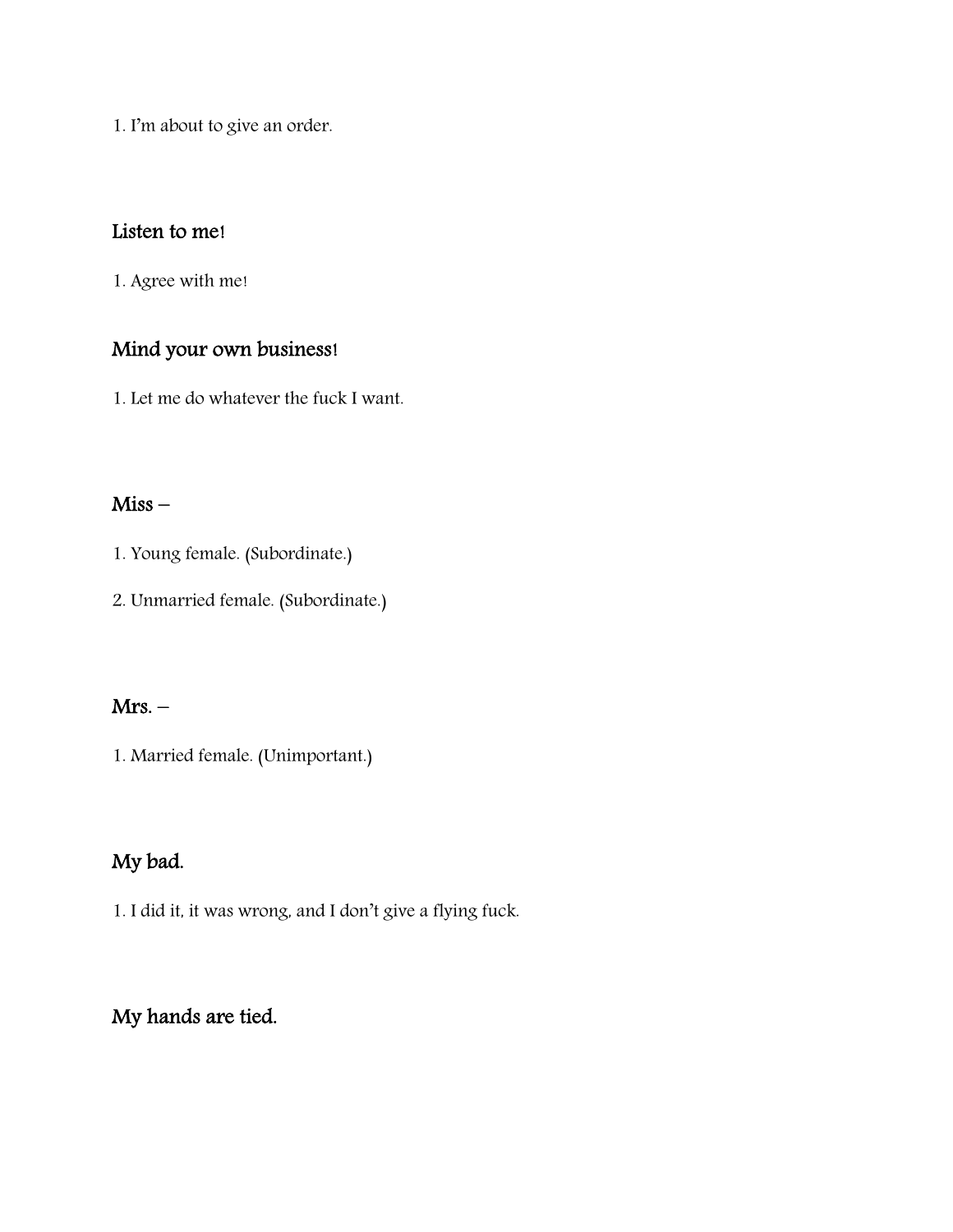1. I'm pretending that I'm not making a decision here. (Because then I won't have to take responsibility for it.) (Because it's a decision with lots of bad consequences for lots of people.) (Other people.)

See "I have no choice."

#### Relax.

1. Don't resist. Let me do whatever it is I want to do.

#### Settle down.

1. Stop annoying me. (The more I infantilize you, the more I seem mature. Go figure, that's what I think.)

See "Calm down."

See also "Don't get angry."

#### She's frigid.

- 1. I'm not doing it right. (But I'll cut off my own balls before I admit that.)
- 2. She just not into me. (But I'll cut off my own balls before I admit that.)
- 3. She doesn't enjoy rape. (But that can't be right.)

4. She doesn't get an orgasm from PIV. (But there's no way I'm giving up mine for hers. It takes too long to do her first, and once I'm done, I'm, well, done.)

#### Slut!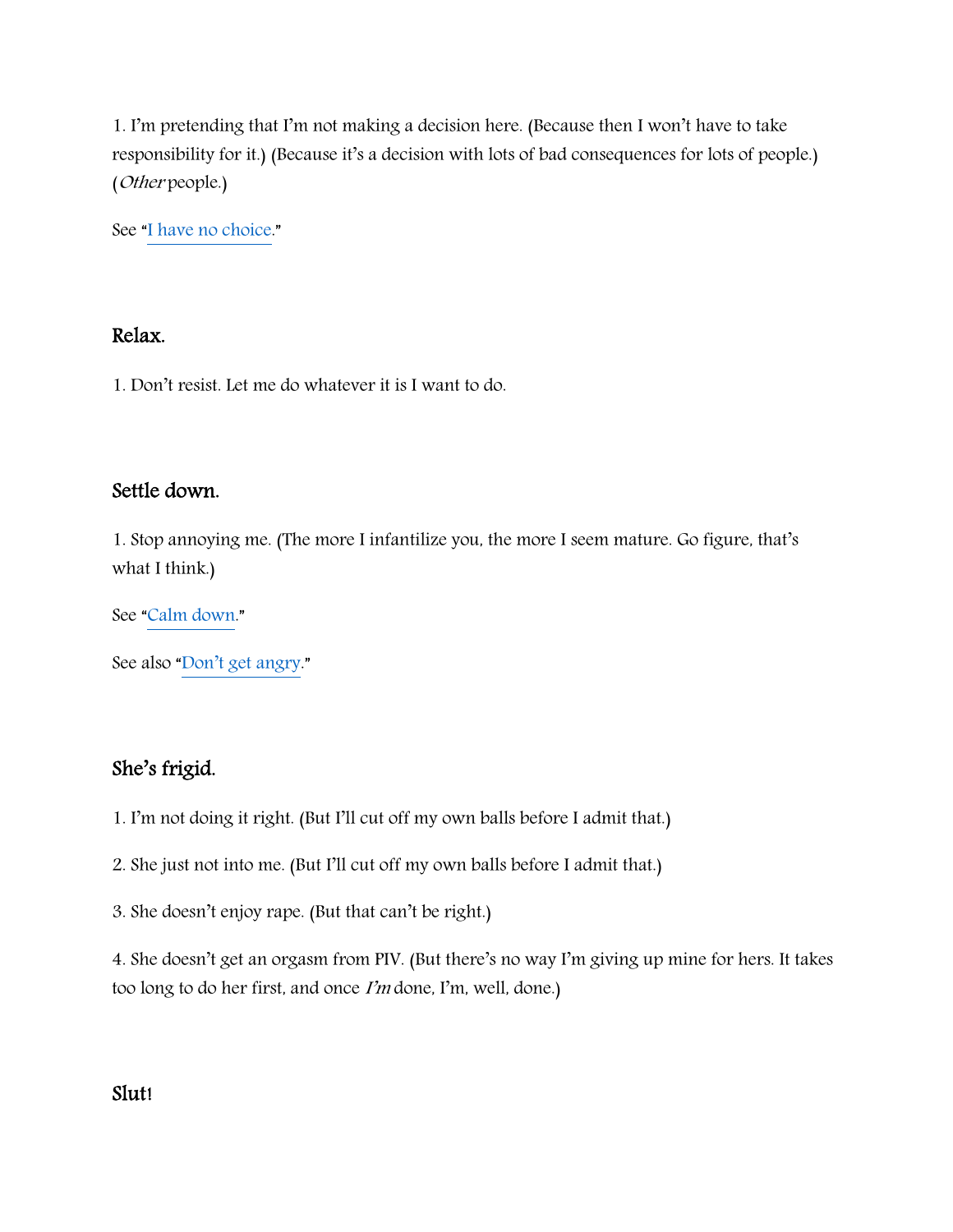1. You're wearing sexy clothes, so I'm entitled to rape you.

2. You had sex with *another* man, so I'm entitled to rape you.

3. You're a woman, so I'm entitled to rape you.

4. You want sex. Women aren't supposed to want sex. Only men are supposed to want sex. Being horny defines men, as men. If women want sex, then, then … ?

#### $Son -$

1. Young male. (Subordinate.)

#### Sorry –

1. I'd do it again in a heartbeat.

#### Sorry, that's impossible.

- 1. I don't want to do it. (It'll take way too much work.)
- 2. It's not in my best interests.

See "I can't."

#### Stay here.

- 1. *I* want to be the hero.
- 2. I don't want you to see me make a fool of myself.
- 3. My ability to concentrate is so minimal, your presence will make me completely ineffectual.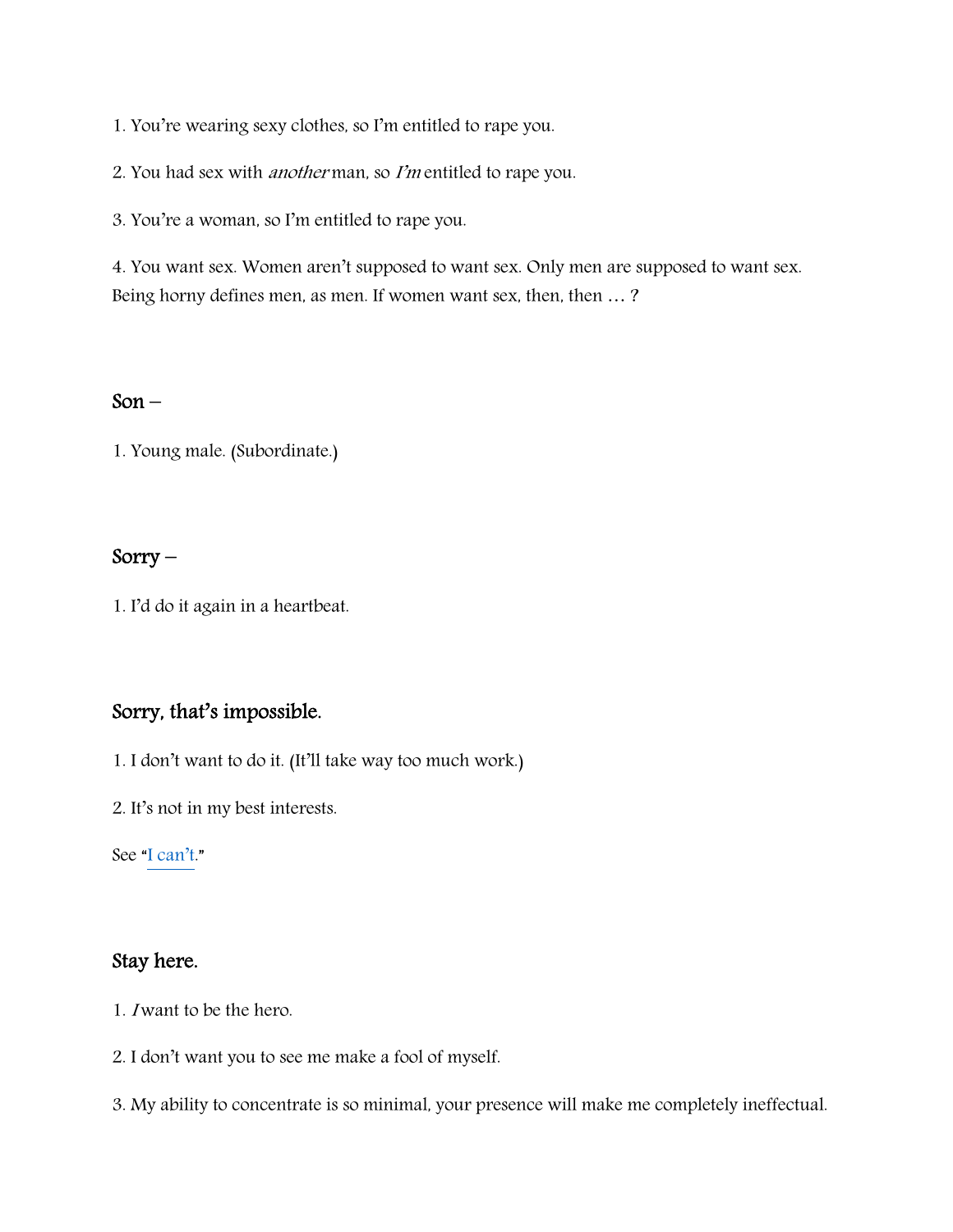#### That's bullshit!

1. I don't understand what you've just said.

2. You've just exposed a fatal flaw in my argument. But I refuse to admit you're smarter than me.

3. You've just exposed a fatal flaw in me. But I refuse to admit I've got problems. I'm perfect.

See "This is bullshit!" and "You're crazy!"

#### That's enough!

1. I don't want to hear any more of what you're saying.

a. Because I disagree, but don't know why or don't have good reasons for my disagreement.

b. Because it upsets me, and I don't want to be upset.

c. Because it's exposing one of my many flaws.

#### That's going a little too far.

- 1. That's going further than I'd like.
- 2. That's changing the status quo. I benefit from the status quo.

#### That's none of my business.

- 1. I don't know.
- 2. I don't care.
- 3. I'm responsible only for me, myself, and I.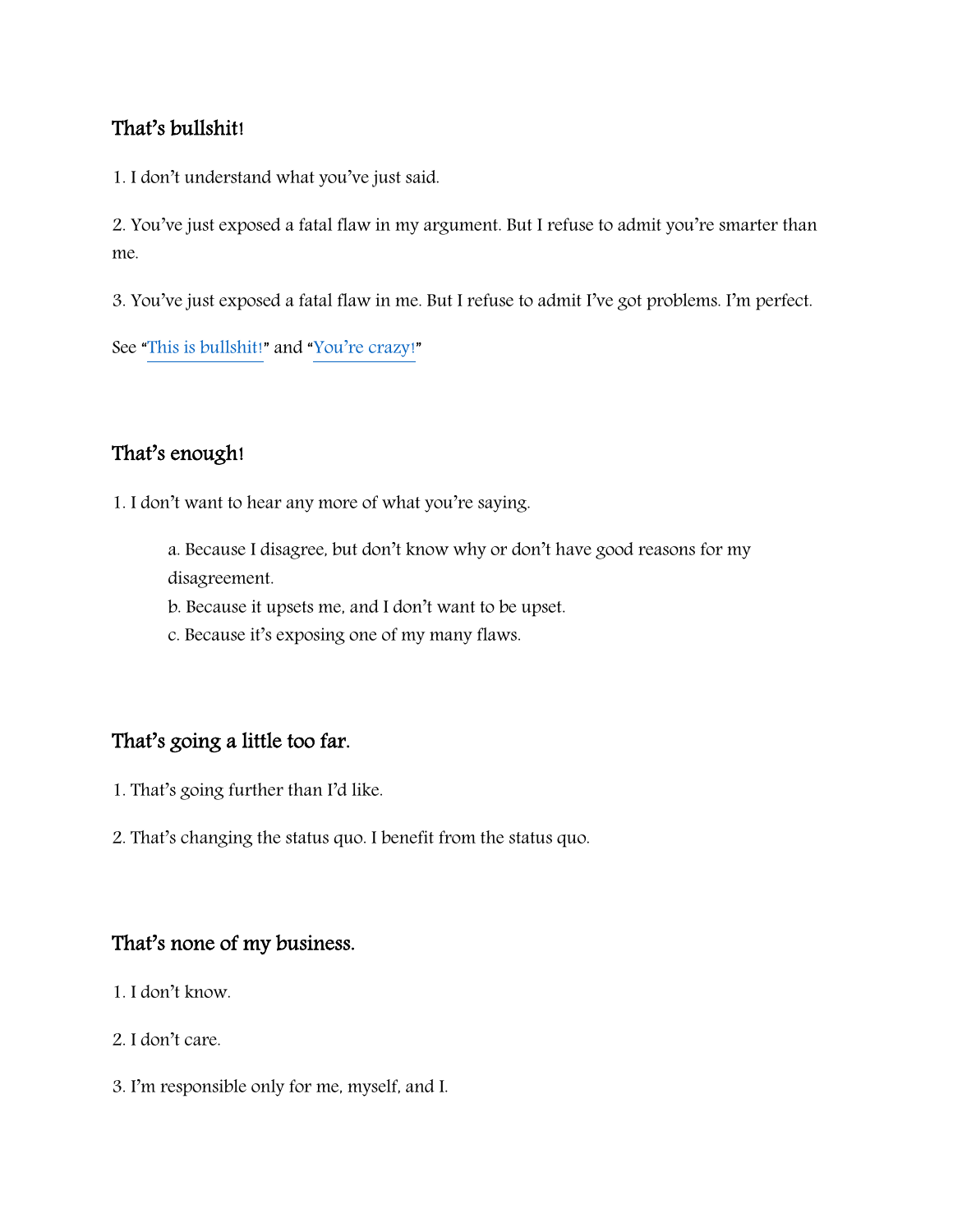#### That's none of your business.

1. I don't want you to interfere with my plans. (And nothing I do affects anyone else. Ever.)

2. I don't want you to know. Anything.

#### That's not fair!

1. That's not what I want! (I haven't really considered the matter in light of my definition of fairness. I don't actually have a definition of fairness...)

#### That's not gonna happen.

1. I don't think that's gonna happen. (Because how the hell do I know? I can't see into the future. But by presenting an opinion as fact, I divert your attention from evidence and reasons. Which I don't have. See "I know for a fact that ...")

2. *I don't want* that to happen.

#### The fact of the matter is …

1. My unsupported opinion on this matter is … (But since facts add weight and/or importance, I call upon them – whether or not they're actually known.)

#### The Lord will provide.

1. I sure as hell don't want to.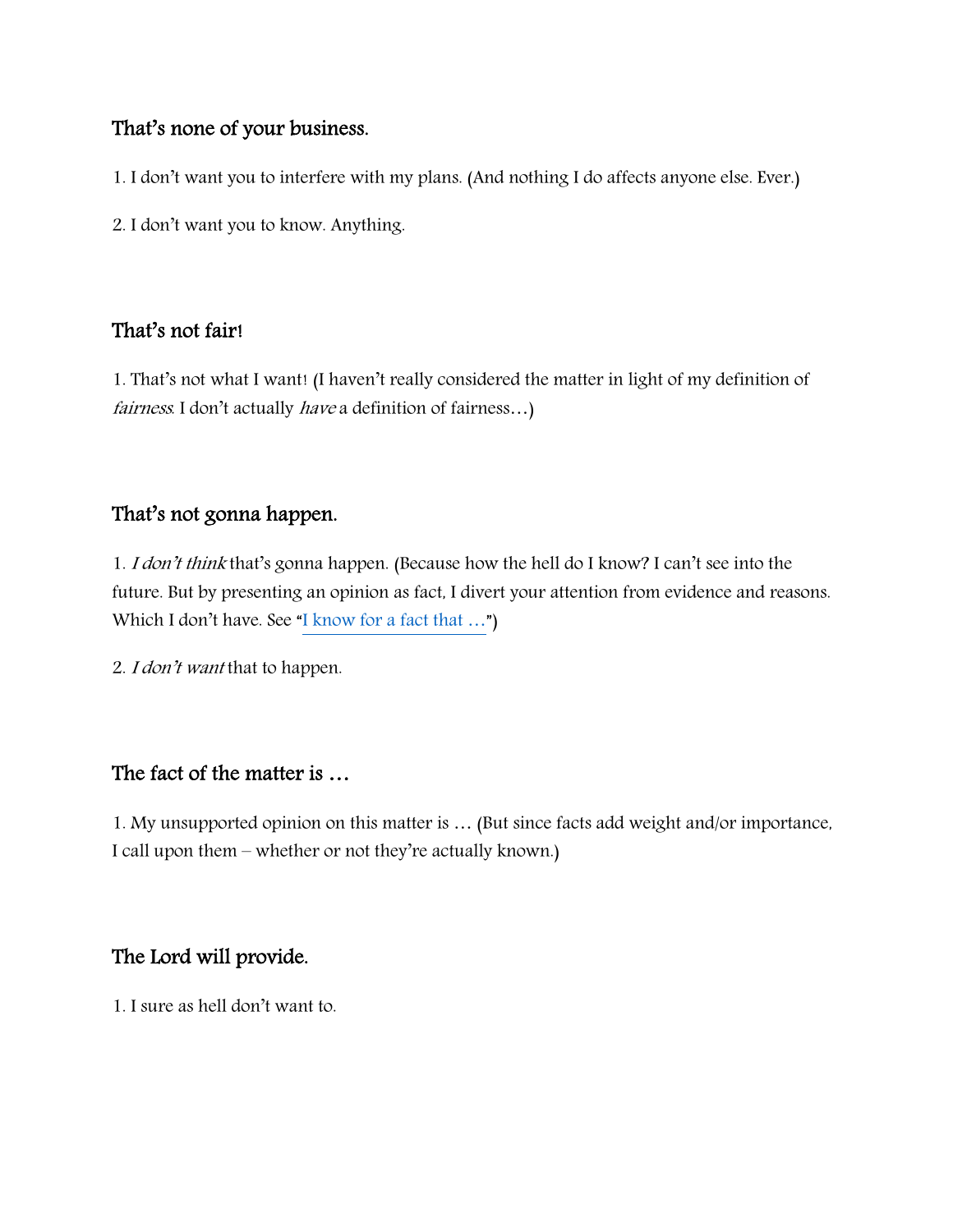#### This is boring.

1. Your job is to entertain me. (Especially if you're a woman and I'm a man: by definition, you are entertainment.)

See "I'm bored."

#### This is bullshit.

1. I don't like this.

See "That's bullshit."

#### This is not the time …

1. You're dismissed. (But since that sounds so condescending, I've made my dismissal sound instead like a reprimand for something inappropriate or for your poor judgment about timing.) (See how I put it on *you*?)

#### This is ridiculous!

1. This is making me look ridiculous!

#### Trust me.

1. Obey me.

2. I don't have any reasons for what I'm about to do. Certainly no good ones.

3. I have reasons for what I'm about to do, but I'm so linguistically challenged, I can't articulate them.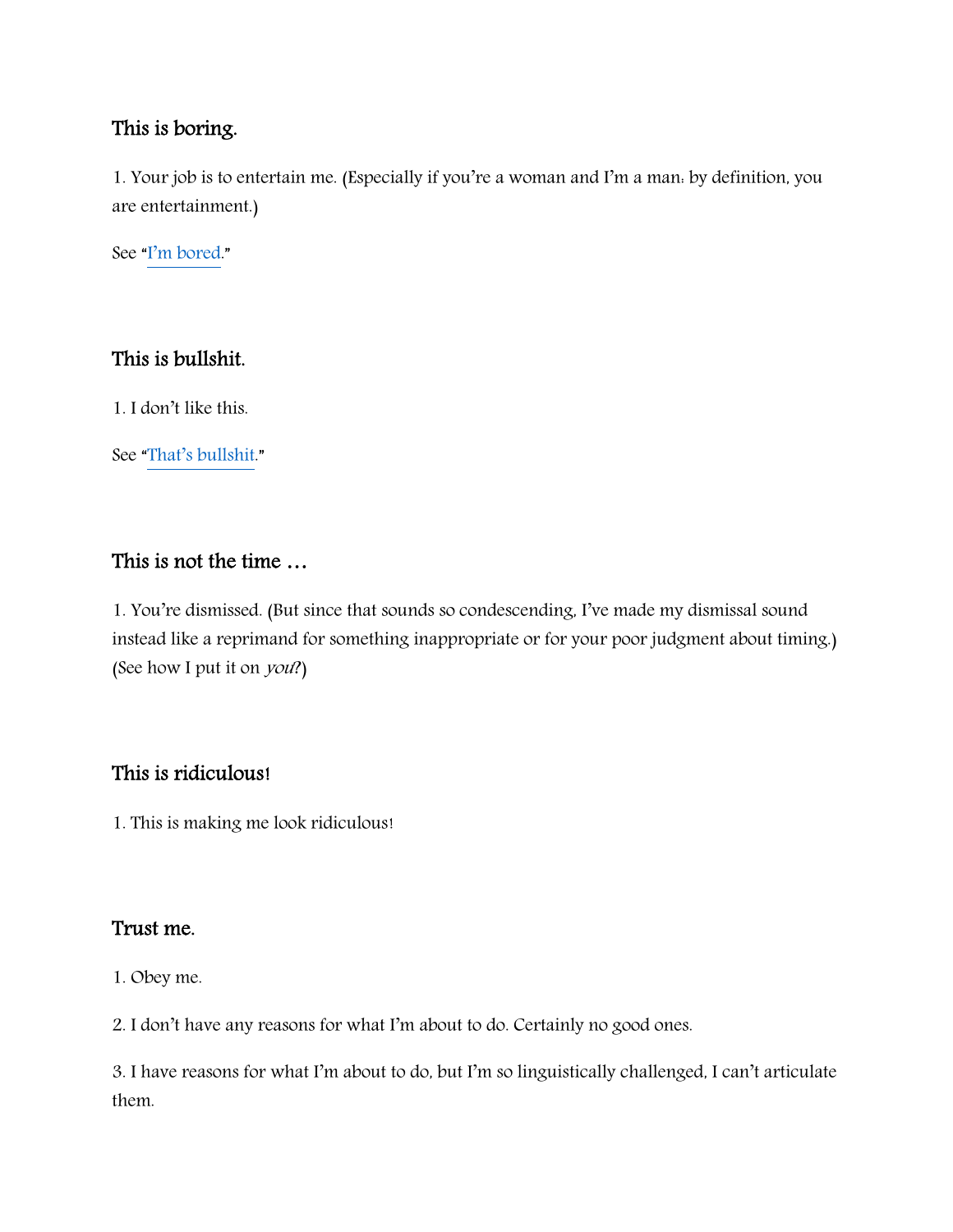4. I have reasons for what I'm about to do, but you won't understand them. Because you're a woman.

#### … unprofessional behavior …

- 1. … behavior I don't like …
- 2. … behavior that doesn't conform to convention …

#### Wake up. This is the real world.

- 1. Morality is for children and adolescents. Adults think of only themselves.
- 2. Resistance is futile. Assimilate.

#### Watch your language!

1. I get upset when I hear certain words (usually it's just an emotional reflex, rather than a reasoned response), and you shouldn't upset me.

See "Don't say that!"

#### Watch your mouth!

See "Watch your language!"

We …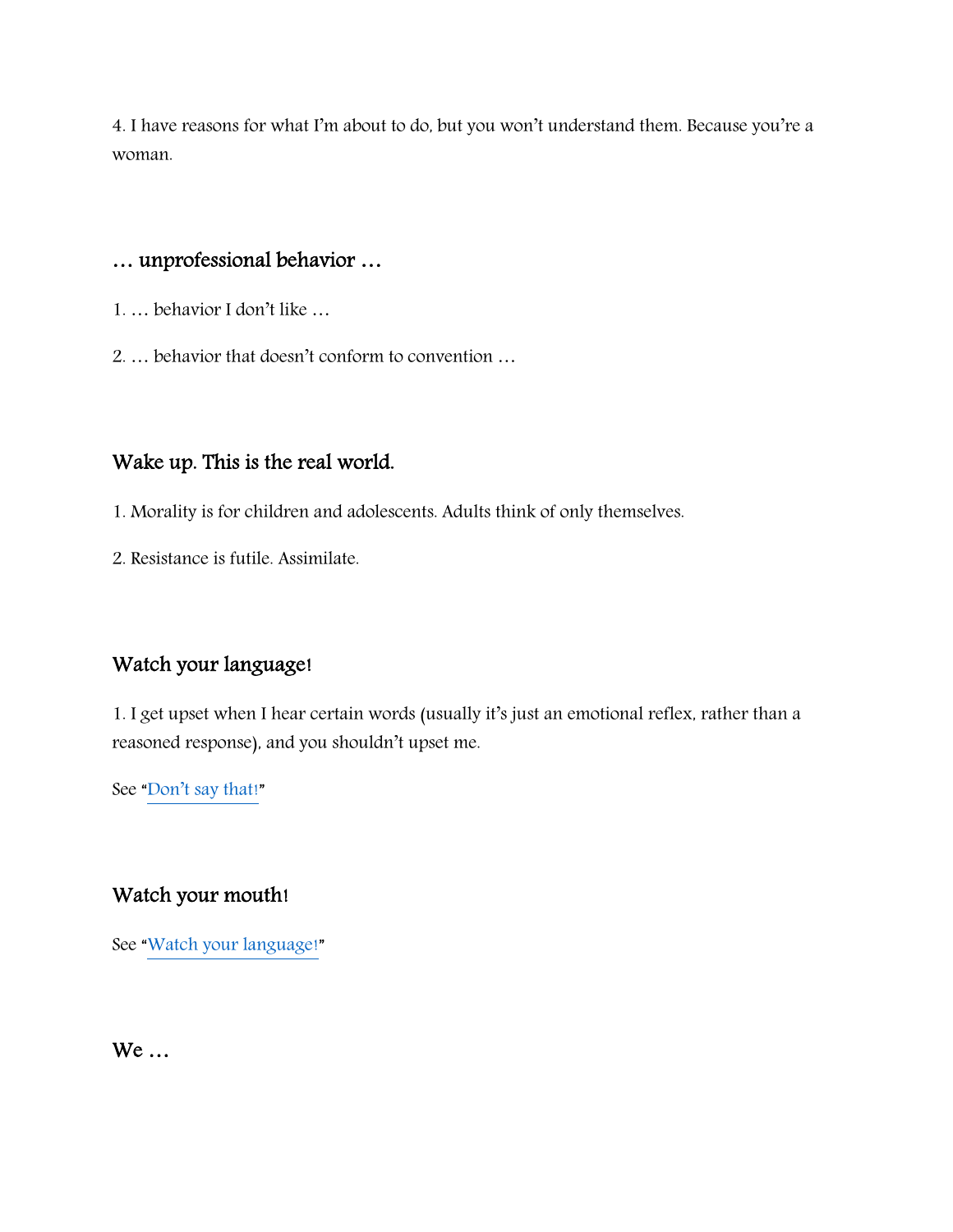1. I … (But "we" is more compelling – it has the force of the many behind it.) (A persuasive force for those who are quantity-minded.)

2. You … (But "we" suggests that I'm part of this. This good thing.)

#### We all have to take responsibility for …

1. It's my fault but I'm certainly not going to admit it.

#### We need to talk.

- 1. I want to scold you.
- 2. I want to threaten you.

#### We were just fooling around.

1. We were just combining DNA to make a human being.

#### We were just having fun.

- 1. We don't want to be held responsible for it.
- 2. We didn't think it through.

#### Well, I guess I'd better let you go …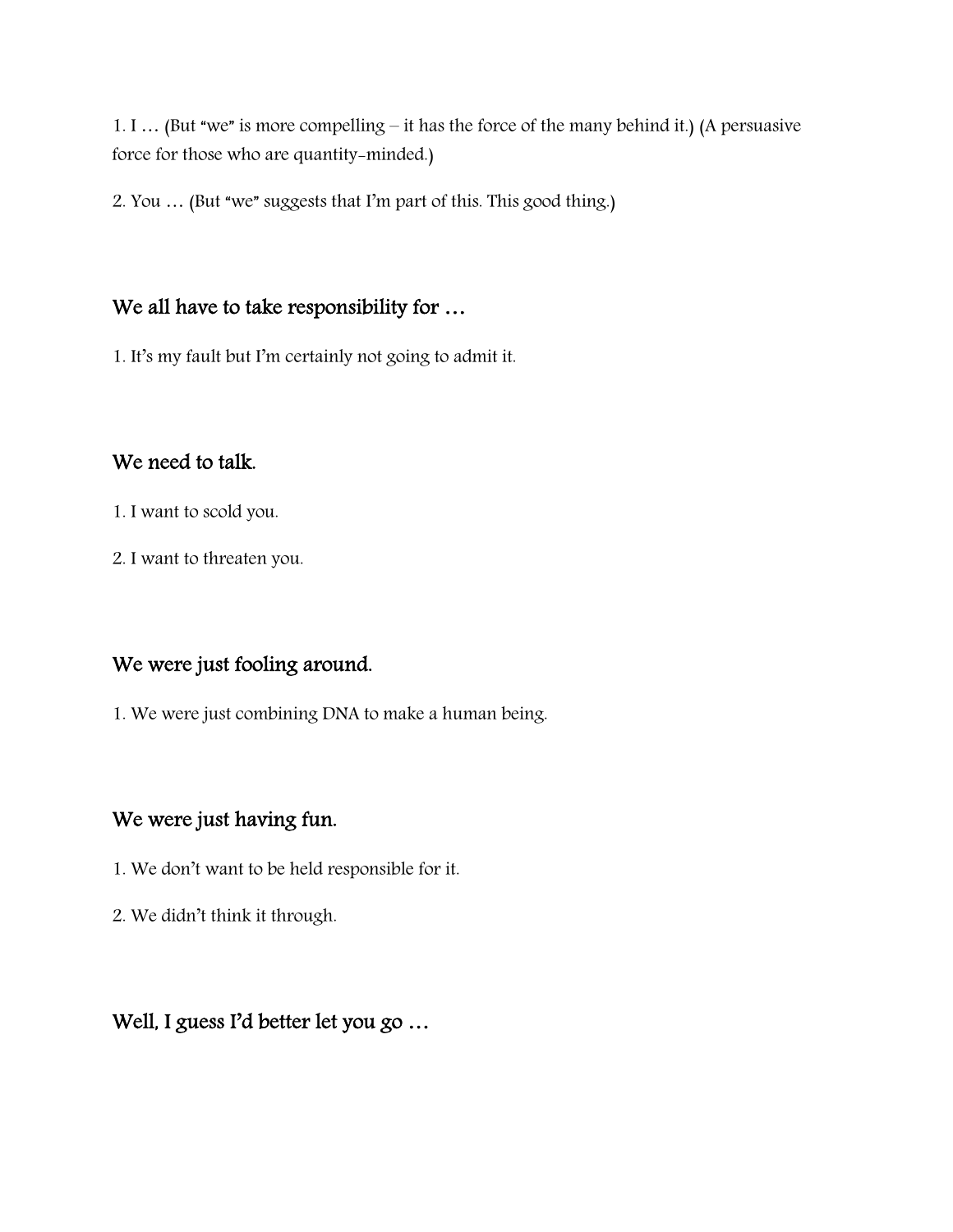1. I'm going to hang up or walk away. (But in addition to simply not wanting to talk to you anymore, I need to pretend that I control you, that you can't go unless I let you.) (And by saying "I'd better," I put a moral spin on it – like "letting you go" is the right thing to do.)

#### What?

1. I'm stalling for time while I figure out

a. what you just said. (I don't understand it, but there's no way I'm going to ask for clarification.) (Unless I can make it seem like it's your problem – like you haven't explained yourself very well.)

b. how to answer that question in a way that best serves my interests. (Answering it with the truth doesn't occur to me. Conversation is never about an exchange of truth.)

#### What are you, a boy scout?

1. Doing good for others is for kids. Grown-ups are completely self-interested.

#### What do you think you're doing?

1. I don't approve of what you're doing.

Adding "Just" (as in "Just what do you think you're doing?") would minimize (even further) what you're doing.

#### What do you want me to say?

1. What lie will work here? And by "work," I mean "get me what I want." (That one day you might realize I'm bullshit through and through, and leave, doesn't occur to me.)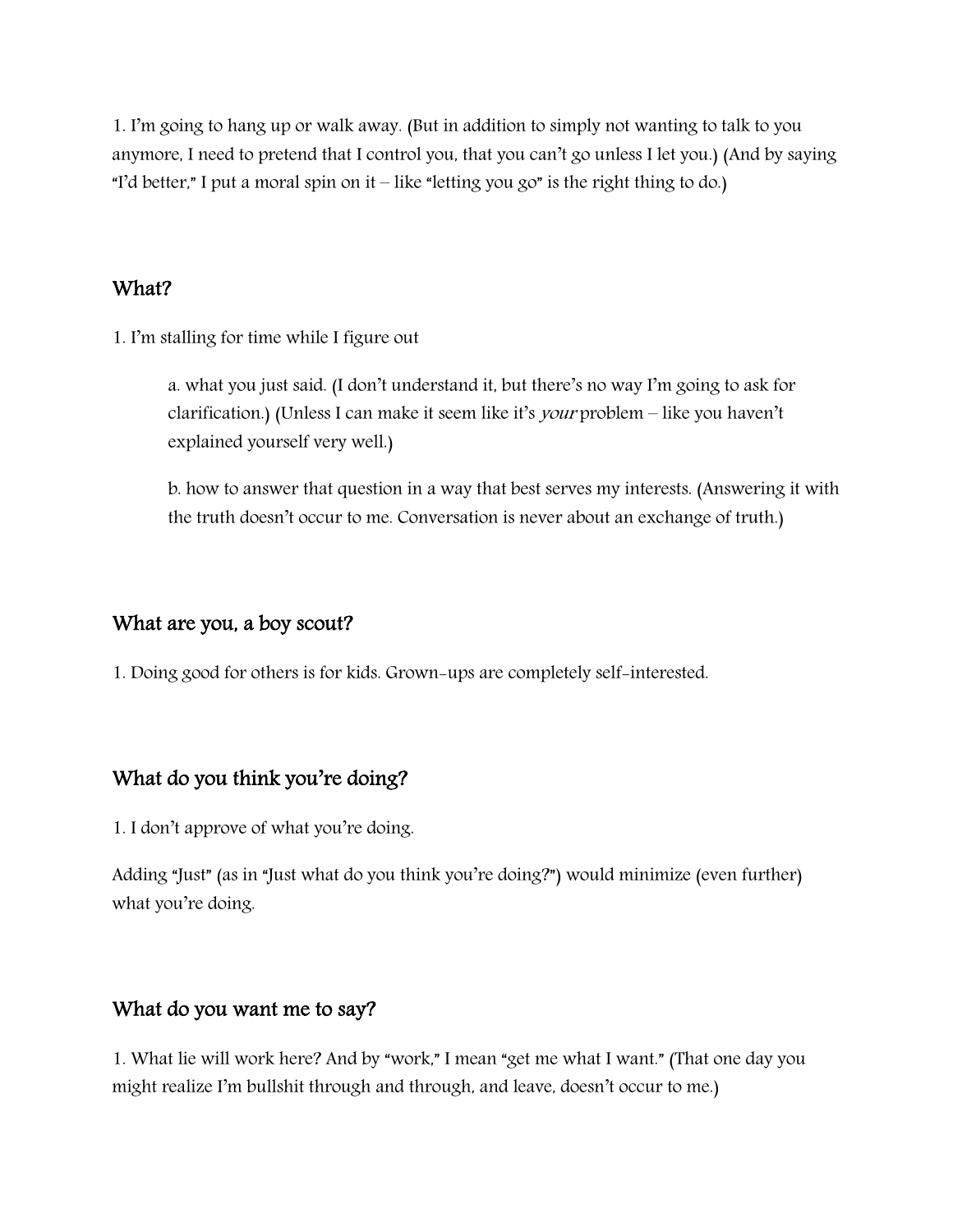See "Just tell me what to say and I'll say it."

#### What seems to be the problem?

1. There isn't really any problem here, there just seems to be a problem, you just think there's a problem, either because you're such a drama queen or because you're such an incompetent twit.

2. There's a really big problem here, but I created it so I'm pretending it doesn't exist. At the very least, I'm pretending I have no prior knowledge of it.

#### What the hell are you doing?

- 1. You have no right to do that!
- 2. I don't want you to do that!

#### What the hell were you thinking?

1. I disapprove. (I don't really care what you were thinking.)

#### What's your problem?

1. Why won't you act the way I want you to?

#### When are you going to get married?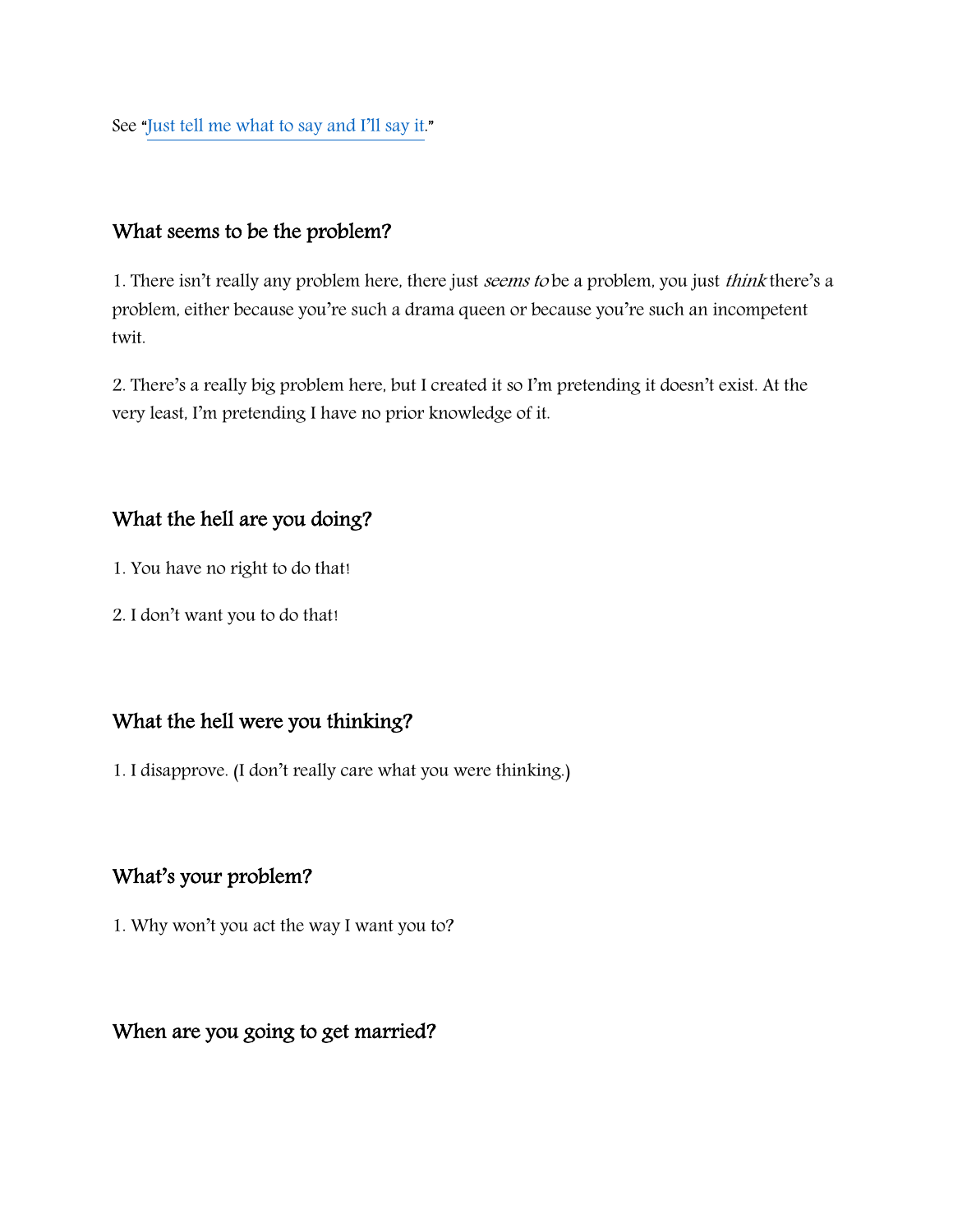1. When are you going to grow up? Because for no remotely defensible reason, I consider getting married to be proof of maturity.

2. I made that mistake and have had to live with it; why should *you* be happy?

See also "Why are you still single?"

#### Where do you think you're going?

1. Stay here!

2. I don't approve of where you're going.

#### Why are you still single?

1. There's nothing wrong with you! (And that's the only reason not to be married. Having something wrong with you. "Wrong" defined as something a man doesn't want.)

See also "When are you going to get married?"

#### Yeah, whatever.

- 1. I don't know what you just said.
- 2. I don't understand what you just said.
- 3. I don't agree with what you just said.

#### You got a problem with this?

1. My testosterone is high and I want to fight.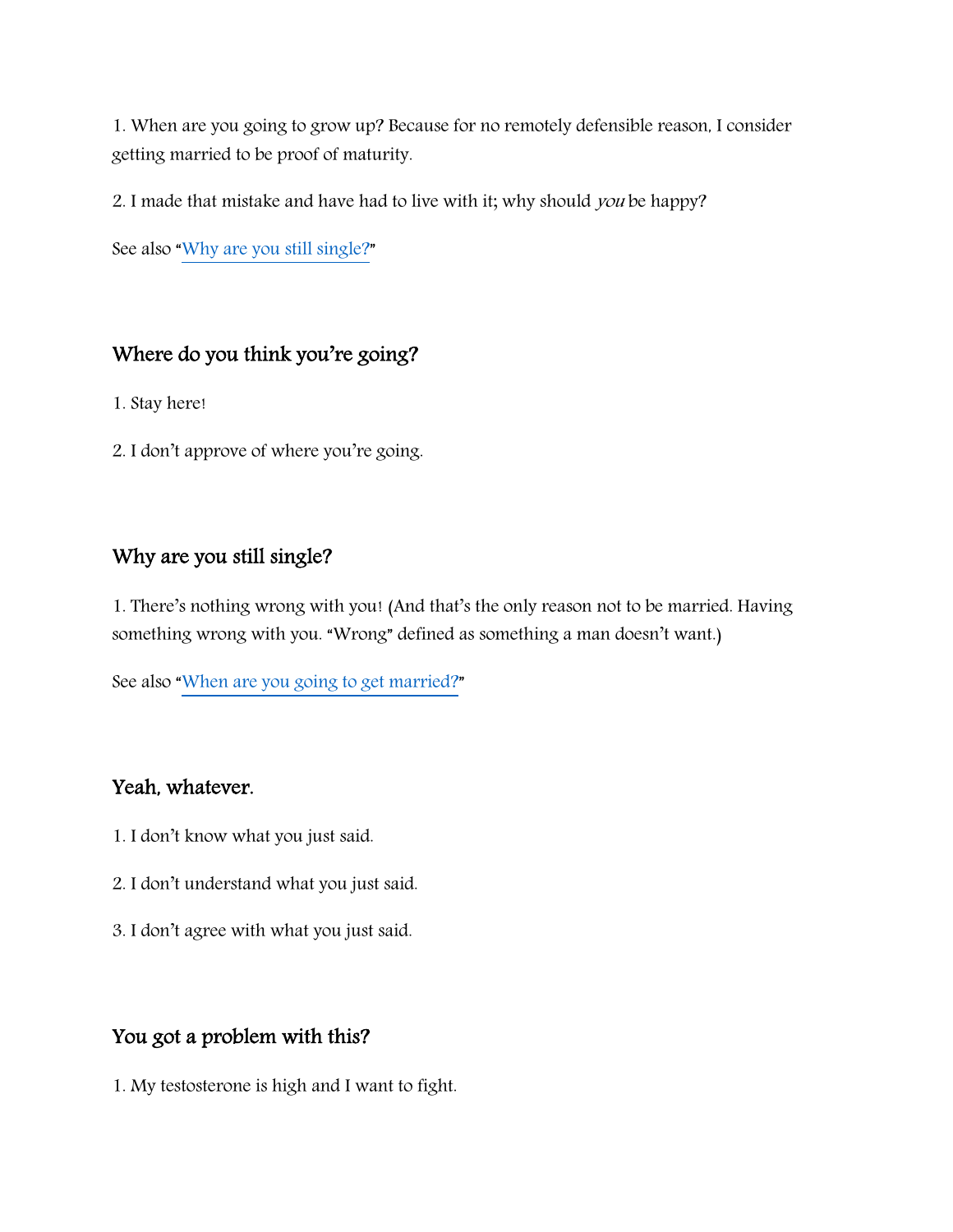#### You have issues.

1. You think more than I do. About everything.

#### You have no sense of humour.

1. You refuse to accept my mockery. Of you.

#### You know what your problem is?

1. Actually it's me who has the problem, but I'm qualified to identify your problems, and I always take the opportunity to do so. (Clearly, I'm trying to get you to *not* focus on *my* problem.)

#### You lost me on that one, sport.

1. I don't understand what you just said. (But by calling you "sport," I'm making the whole thing into a kind of game to minimize the importance of my stupidity. Also, by calling you "sport," as I might do my kid, I'm subordinating you – to compensate for any potential loss of status due to my inability to comprehend.)

#### You seem weird.

1. You're not smiling. (When said to a woman.) (This is seldom said to a man.)

#### You will do as I say!

1. I command you to do as I say.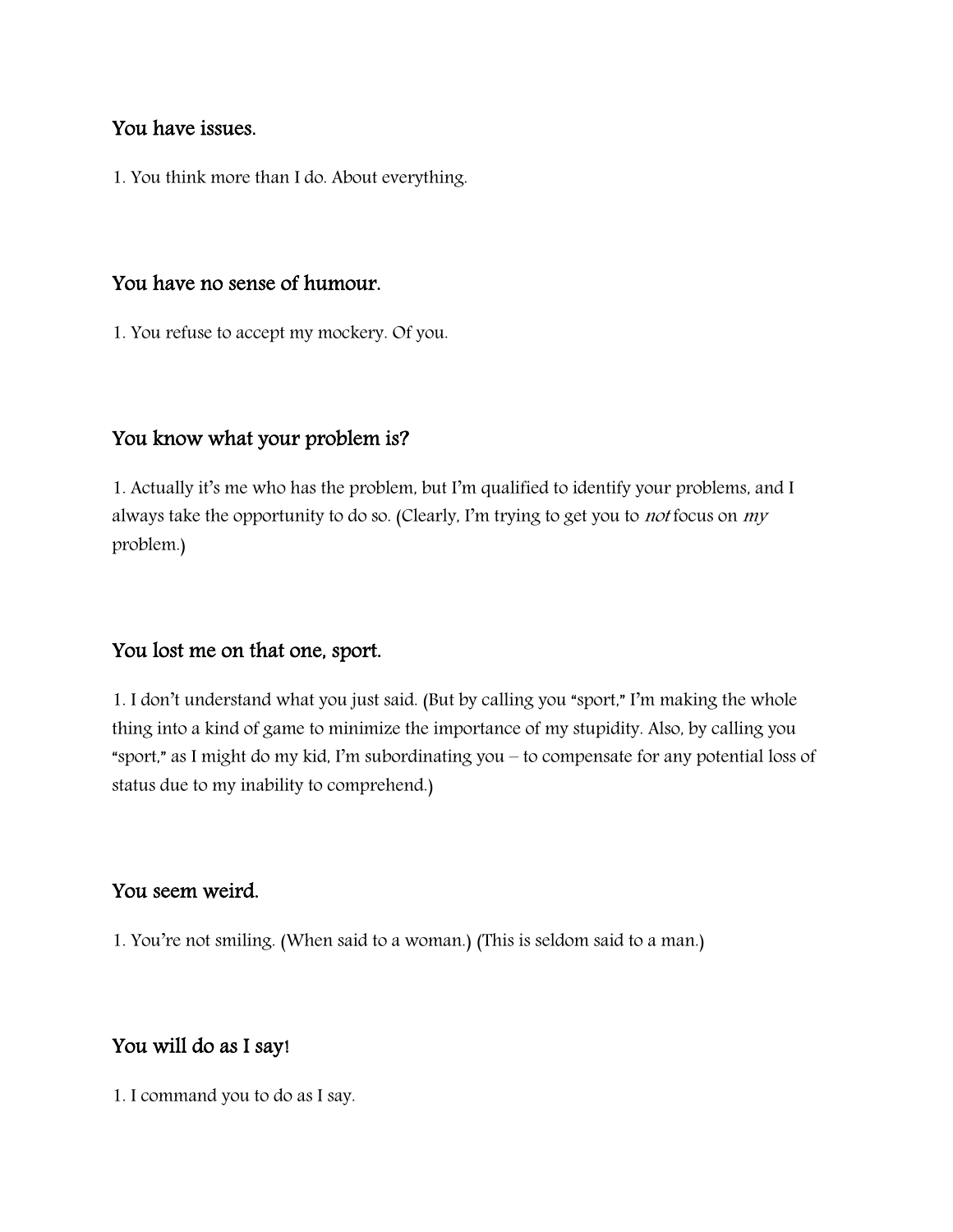a. Because I can't persuade you or convince you with reasons. Because I don't have any. Or I do, but I'm too tired or too lazy or too stupid to figure them out and/or to articulate them.

b. Because I'm insecure and need to be in a position of authority, with the power of command, over someone. Even if it's just a kid. (My kid.)

2. I want you to do as I say.

#### You wouldn't understand.

1. Well, you would – if I explained. But I'd rather you think that it's complicated. That I'm complicated. (That would mean I'm intelligent.)

2. There's nothing to understand: I have no master plan, no reasons for my actions, no logical argument in support of my position, no motives whatsoever. It's all just an irrational mess.

#### … young lady …

1. … subordinate subordinate …

#### … young man …

1. … subordinate …

#### You're a real ball-buster, you know that?

1. You refuse to feed my delusion that I'm more competent than you, that I'm more important than you, that I'm better than you.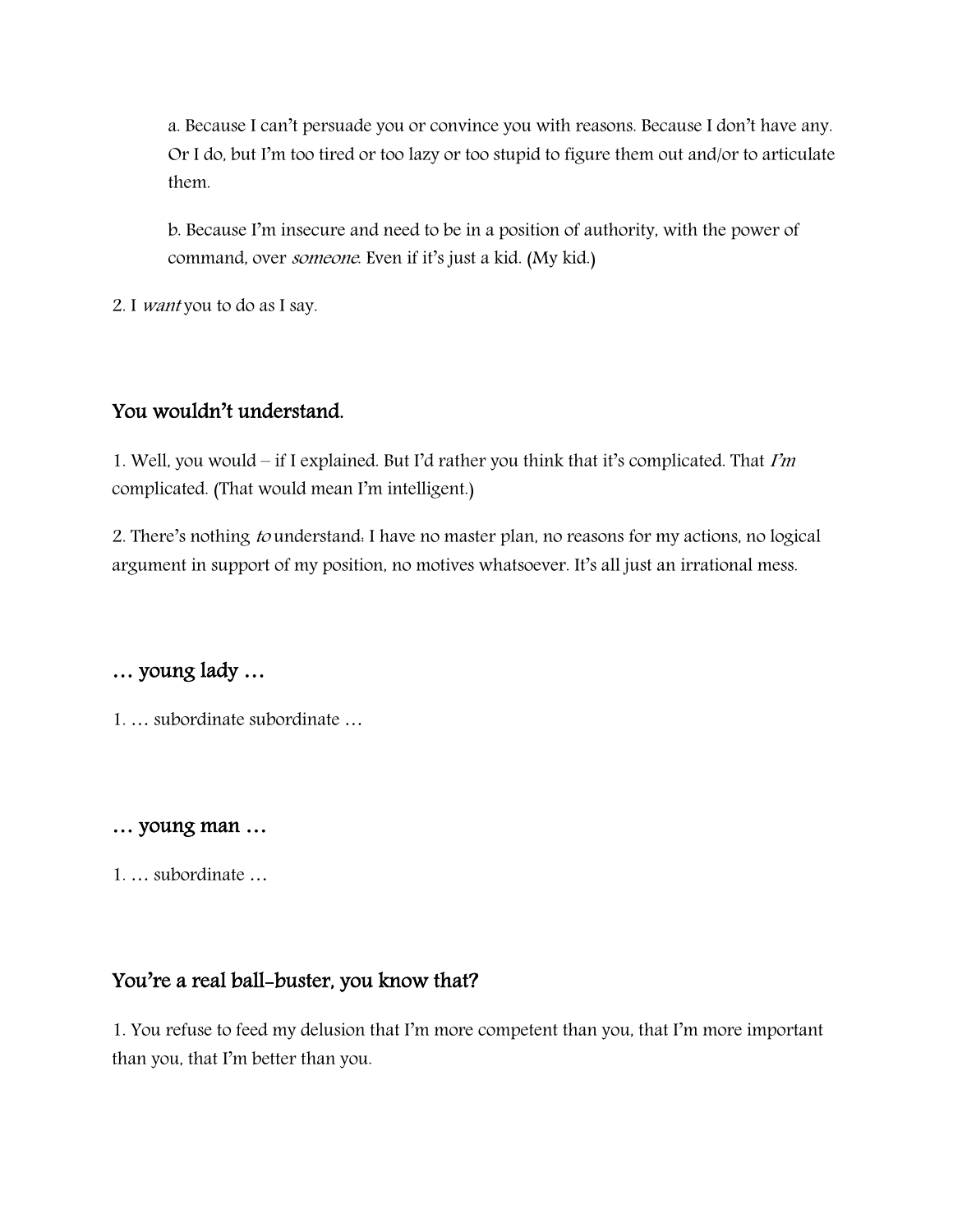#### You're a real nympho, you know that?

1. I'm not the stud I think I am: I don't even know how to make a woman come.

#### You're crazy!

1. I don't understand. (Really. I'm too stupid to understand what you just said.) (But rather than admit that, I'll make a face and put the blame, the responsibility, on you. I'll imply or come right out and say that what you've just said is too crazy to make sense.)

2. I don't agree with what you're saying or doing.

3. You're right. (But it puts me in a bad light. So I call you "crazy" in order to marginalize you, dismiss you, de-legitimate you, de-authorize you – to justify my not taking you seriously.)

#### You're full of shit!

1. You're right.

#### You're not listening to me!

1. You're not agreeing with me!

#### You're out of your mind!

See "You're crazy!"

#### You're too sensitive.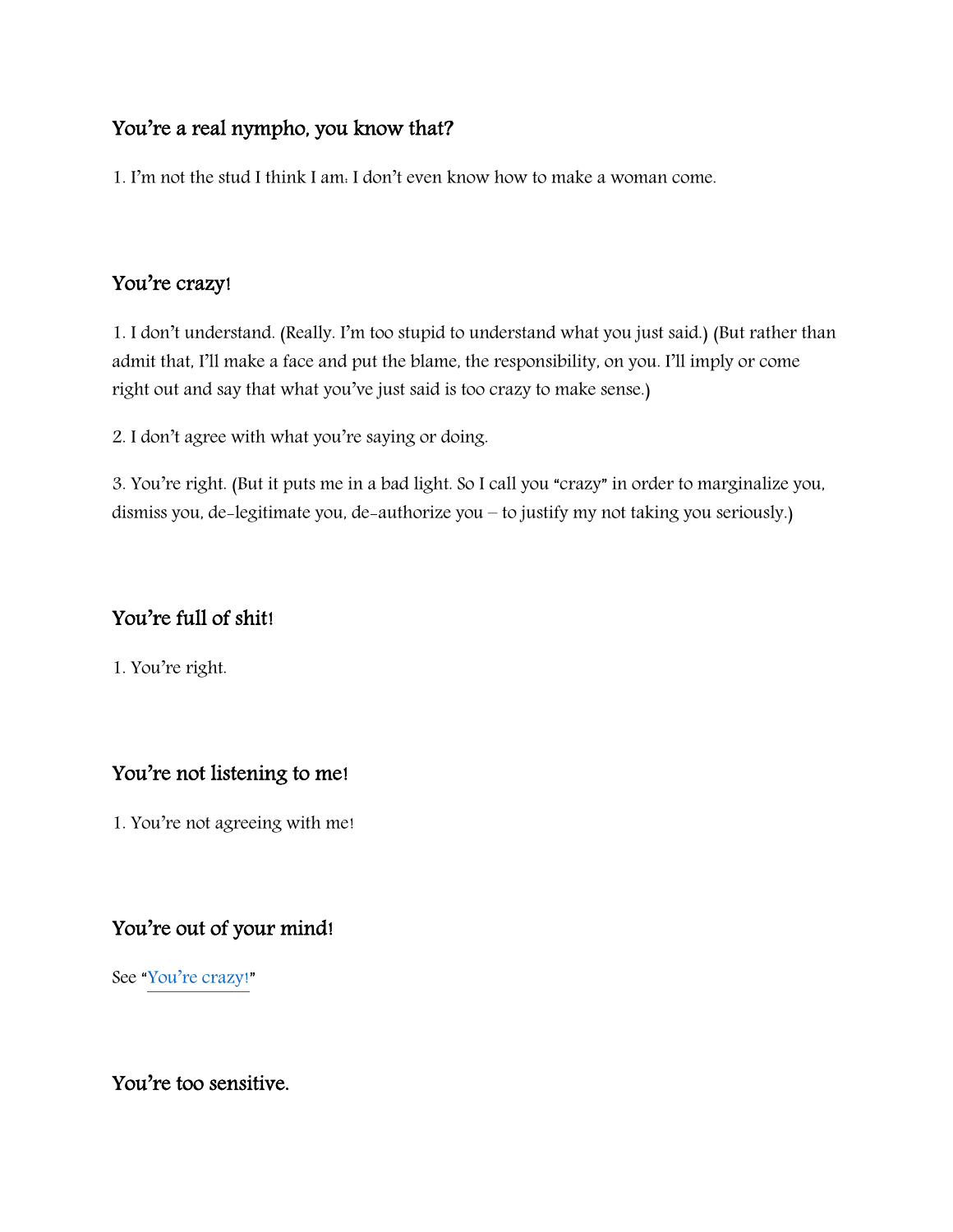1. I'm not sensitive enough.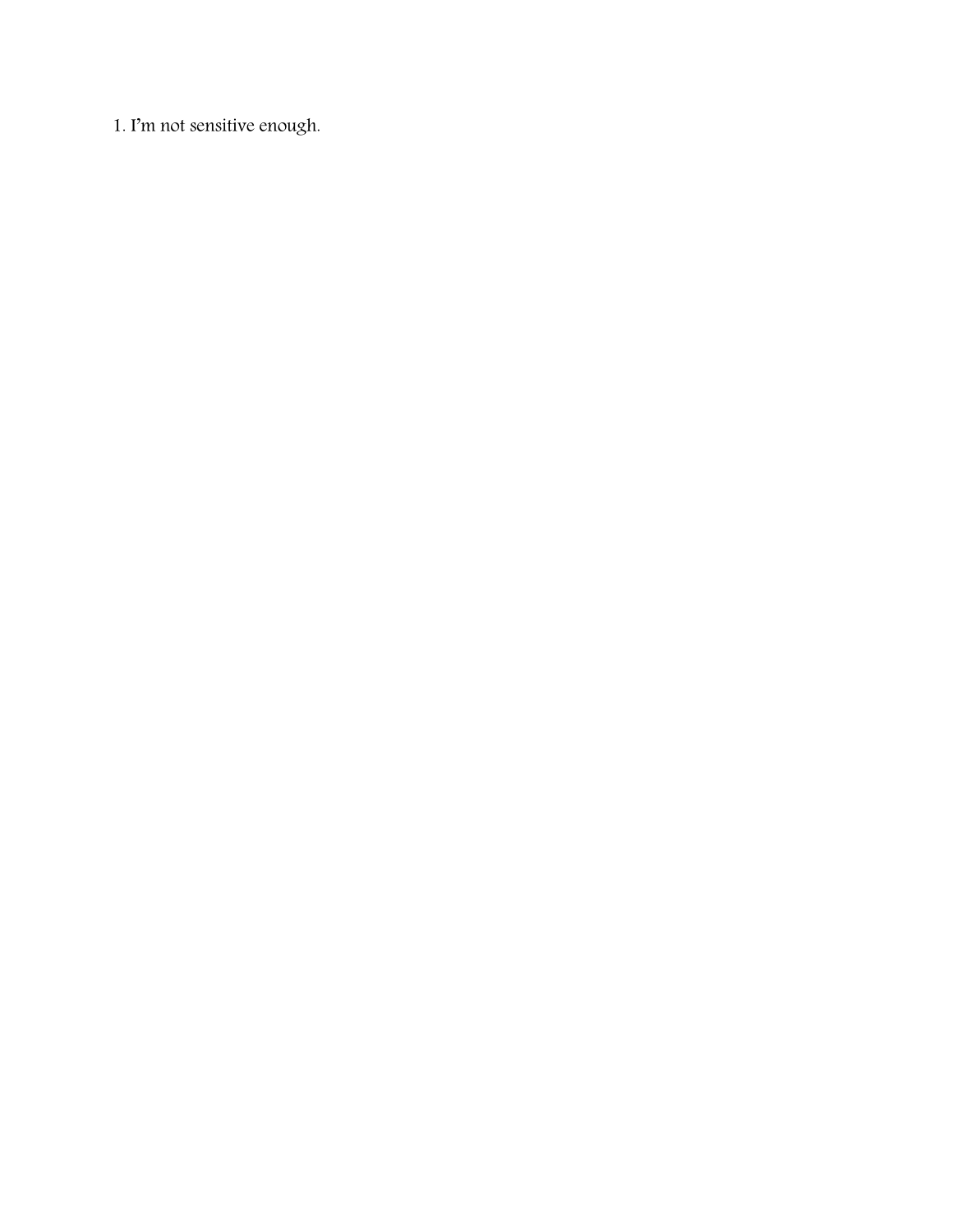### And here's something else that would never happen to a man ...

Many years ago, I attended a talk by the President of the CCLA, and at the end, I approached him about something he'd said or something the CCLA was doing, and I was summarily dismissed. He barely looked at me; his assistant simply waved me away, saying that he had no time for questions now. I suspect that had I been a young man, the President might have considered me a potential member, perhaps, recognizing my initiative, intelligence, and passion, even an up-and-coming protégé, someone to whom he'd extend an invitation to go for a beer, carry on the conversation …

•

I joined the Green Party, and when, at a meeting, I objected to something the leader said, he practically had a heart attack: he started shouting at me, all blustery and red-faced, aggressively jabbing his finger in the air at me … (Geez louise, get a grip!)

•

•

I was asked to train the guy who would become my supervisor.

I was interested in renting or buying a cottage on a river and found something on Kijiji, so I sent a message with a few questions:

Hello, I'm interested in renting, maybe purchasing …

1. Is the place powered by generator, propane, or electricity?

2. Kayaking up the river – how far before I hit rapids or have to walk my kayak through a "rock garden"?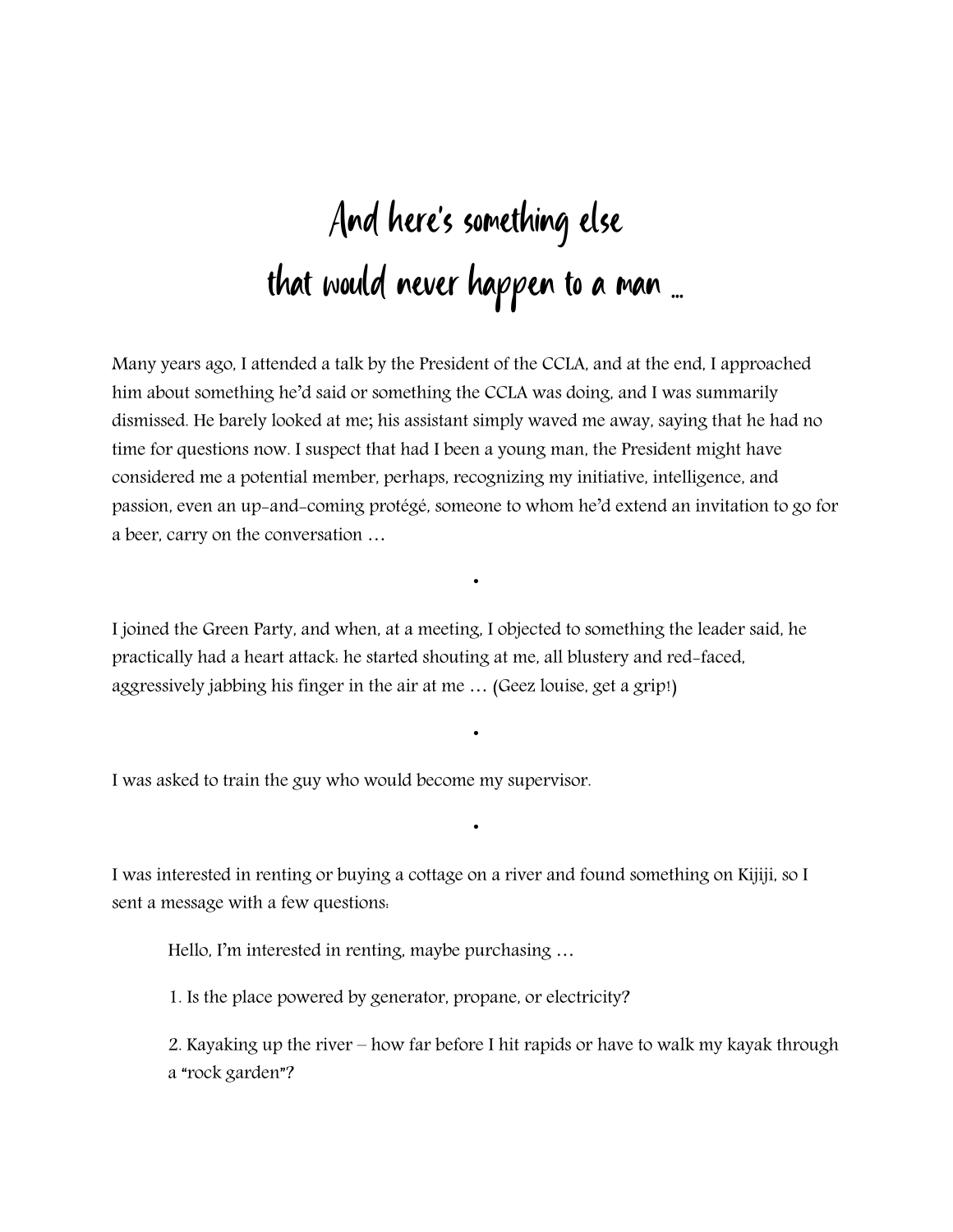3. Would I see other docks/houses every 100M or so?

4. Is there a sunset view anywhere on the property during July or August?

5. How busy is it during July and August with ATVs and motorboats?

Thanks.

And the guy replied with this:

Too many questions for me to bother with.

Seriously? Five questions. All of which required no more than a one- or two-word answer. And note the dismissive language: "… to bother with." The guy was asking \$600/week for rent, \$129,000 for sale. And he can't answer five frickin' questions?

My guess is if I were a man, his response would've been quite different. My guess is if I were a man, he would've taken my query SERIOUSLY. Because does he really think someone's going to buy or even rent WITHOUT knowing, for example, the power source?

•

So this guy in our neighborhood has early Alzheimer's and dizzy spells. He was looking for a babysitter (his word) and someone to cook for him and do his cleaning so he doesn't have to go into a home. And he asked me.

I have no experience babysitting. And absolutely no aptitude for it. Yes, I do my own cooking and cleaning, but I have no interest in it, at all, and do as little as possible. So why did he ask me? Probably because I'm a middle-aged woman. Apparently that's what middle-aged women do, that's what we are, that's what we're for.

Yes, I've been friendly with him, stopping to chat or at least wave when I walk by (as a result of which he once asked me if I like sex and whether I'm any good at it – apparently that's another thing women do, are, are for), but I doubt that friendliness on the part of a man would have indicated that he's available for babysitting, cooking, or cleaning (or sex).

I have three degrees, I used to be a philosophy instructor, I've published several books, and I'm currently making a living as a consultant. Would a man with such credentials be asked to be someone's babysitter and do their cooking and cleaning?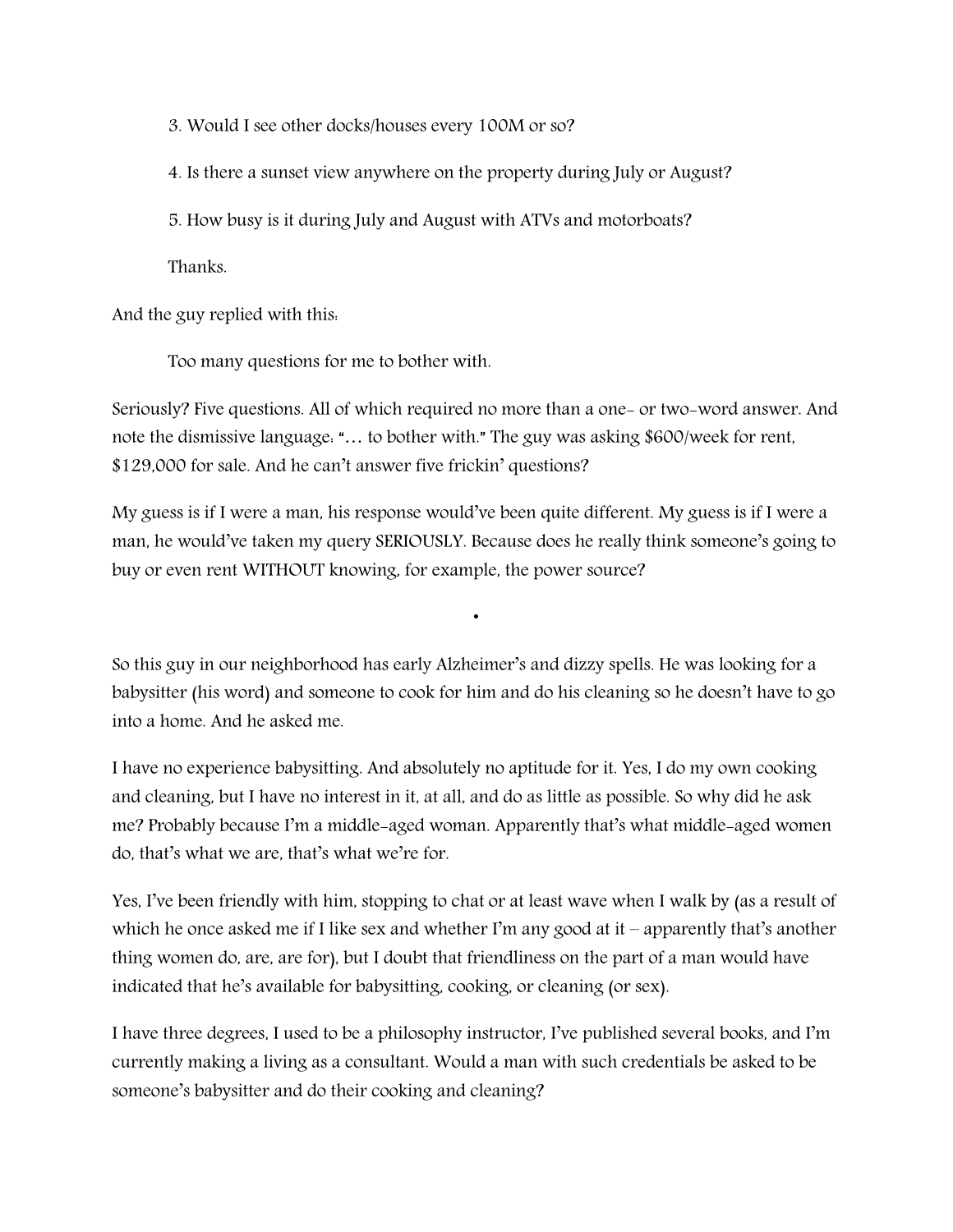Ah, but this guy doesn't know I'm all that. And that's also telling. If I were man who has lived in this neighborhood (small, rural) for twenty-five years, everyone would likely know all of that about me. But I don't go around announcing these things, and no one's ever asked. Because they just assume I'm – well, none of that. After all, I'm just a middle-aged woman.

•

•

Seems, as a woman, I'm expected to be a size zero. (Waiting for size negative-something.)

When I arranged to have an electrician come and do some work at my house, he called the next week, on the day we'd arranged for the work to be done, saying he couldn't help me out, he was busy that day. Yeah, you're busy doing work at my house, I wanted to say. Then it hit me. "Help you out." Like he was doing me a favour. WTF. I'd hired him! I would be paying him! (Why is it so many men just can't seem to work for a woman?)

•

When I told someone my name was "Jane," he immediately called me "Janey."

I was out walking and as I passed a neighbour tending his bird feeder, the guy called out to me "I'm feeding some seed to the little birdies!"

•

The little birdies? What am I, twelve?

No, I'm female. (I have a hard time believing that he would've said the same thing to a middleaged man.) And (many) men talk to women differently than they do to men. They talk to us like we're children. Idiot children.

•

I was called rude because I didn't wave back. At a stranger.

When a neighbour somehow obtained the property of another recently-deceased neighbour then put it up for sale, I was eager to purchase the peninsula slice that was my view. He refused

•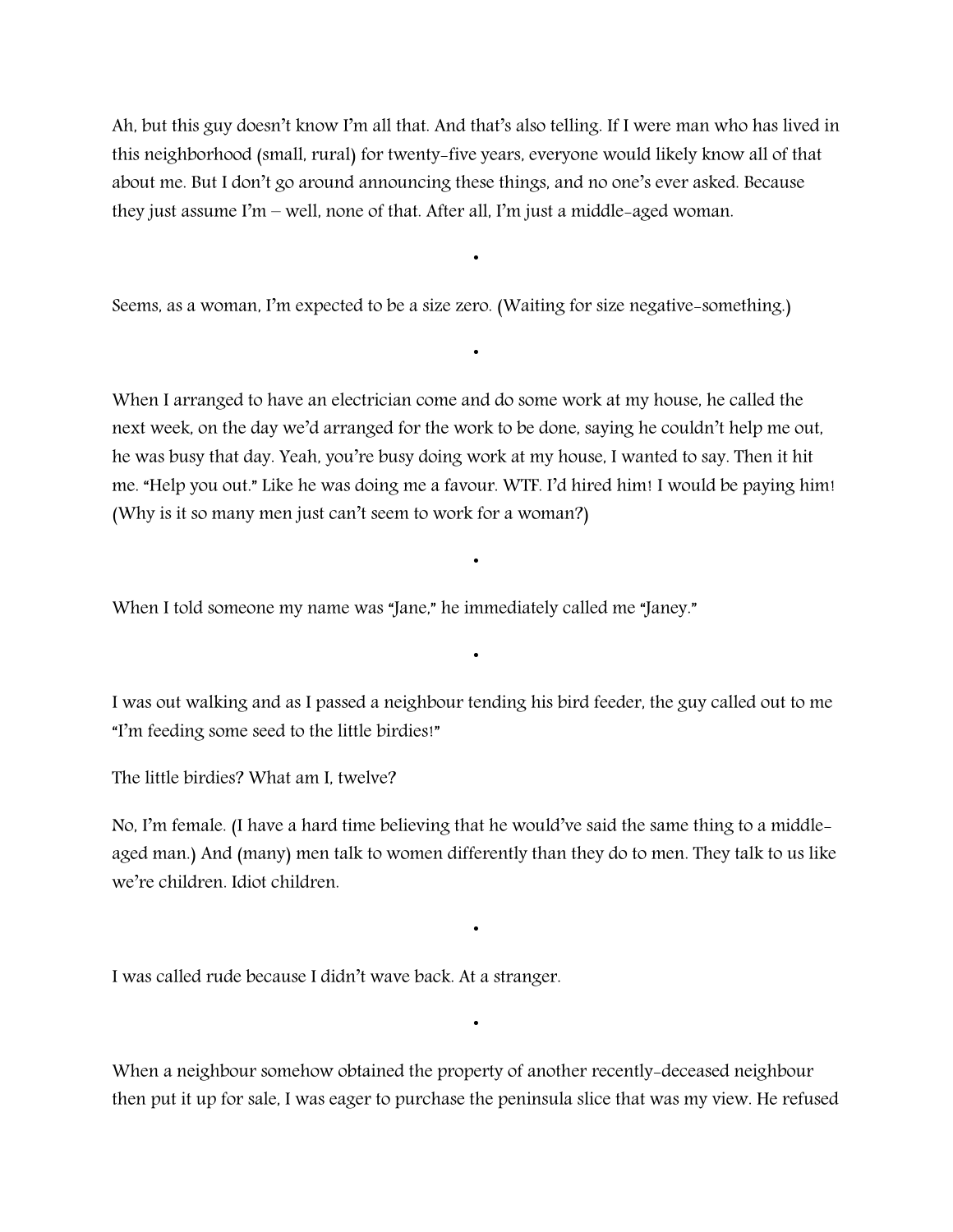to sell it to me. Despite my offer of not just the assessed value, not just twice the assessed value, but THREE TIMES the assessed value. (Did he think I wasn't serious? Did he think I didn't have the money? Did he think that women shouldn't own property? Did he think that in selling it to me, he was somehow losing and I, a woman, was winning?) (I suspect that if I'd arranged for a MAN to purchase it, on my behalf, there would have been no problem.)

•

When I approached the forementioned neighbour to ask him not to cut down any more trees on the peninsula, arguing that the next owner may actually *like* trees, and, of course, heartbroken to see my gorgeous view disappear, tree by tree, he scoffed at me. And kept chainsawing away. I then called the Township and the Ministry of Natural Resources to ask whether there were any laws about cutting down trees so close to the shoreline on one's private property (there are such laws in some enlightened places, because of the habitat damage done when altering the shoreline). They said they'd look into it. (An odd reply, I thought.) That afternoon, I approached the neighbour with what I thought was a win-win idea: in return for his not cutting down any more trees, I'd pay the taxes on the property until he sold it. He called me a cunt, told me to leave his property before he became a murderer, forcibly pushed me back into my car while flicking a rag in my face, then reached in and punched my dog. Two phone calls. I'd made two phone calls.

When a neighbour (the guy who ended up buying the forementioned property) put in a heat pump system that required digging six trenches, he did so with a huge, old, noisy excavator. It took him about one week per trench. Because the noise was so bad (lots of metal scraping on rock, which got amplified by the acoustics in the cove then skidded across the lake and slammed into my cabin), I asked if he could at least tell me when he was going to be doing the work so I could arrange to be somewhere else. He said he didn't know. Apparently, he couldn't even say on the day of, whether he'd be doing it later in the day. Let alone for how long he'd be doing it. Could be eight in the morning. For half an hour. Could be two in the afternoon. Could be nine at night. For two hours. He had no idea. And apparently no agency.

•

When he started doing some inside renovations, I asked whether he could at least close the windows on the side of his house that faced me. He smiled at me as if I was kidding. And, of course, did not close the windows.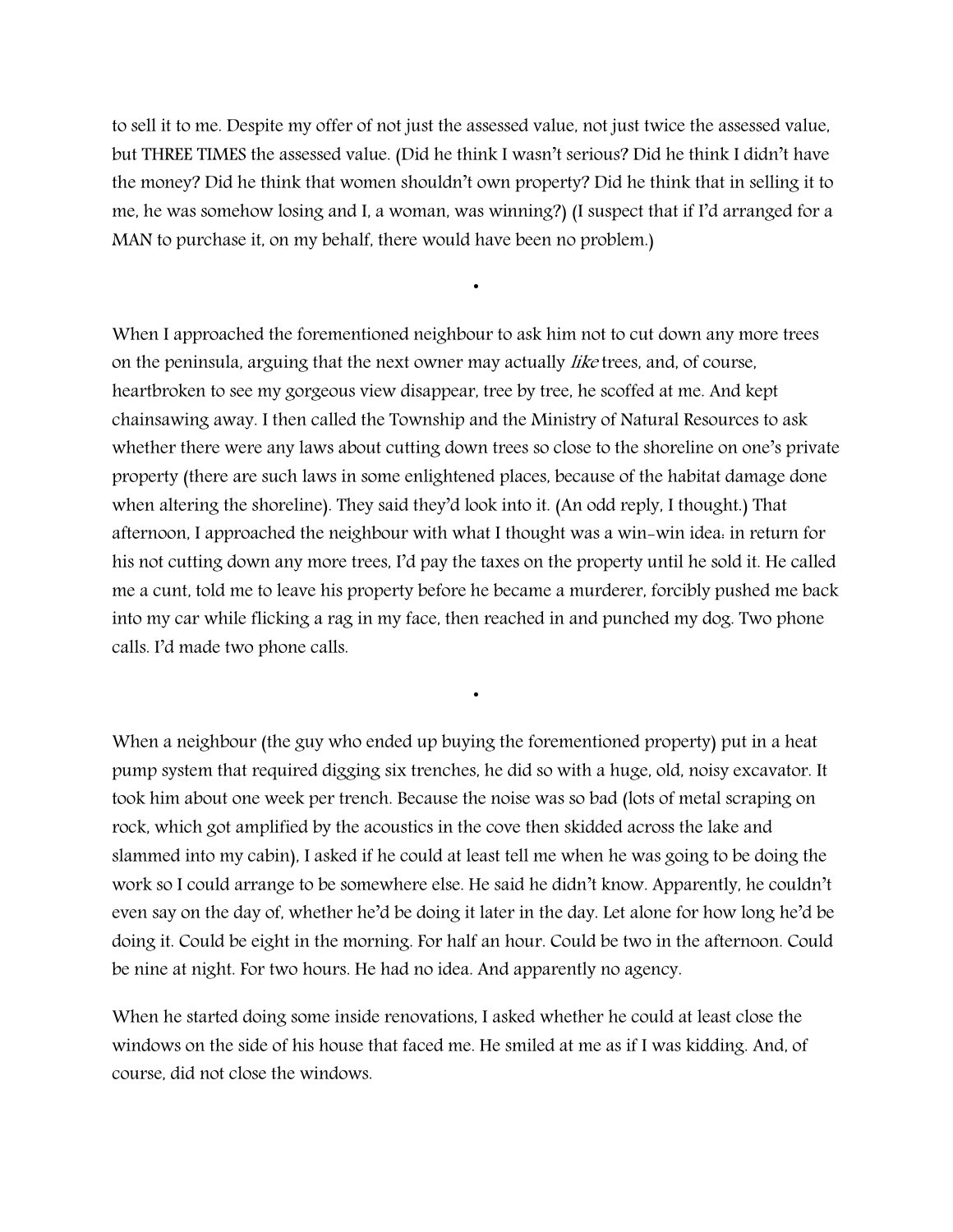At one point, he rented a portable saw mill or some such to plane boards for the floor. What an awful noise. A deafening high-pitched whine that not even the best earplugs available PLUS industrial ear muffs could block. I asked how long that part of his renovation would take. Again, he just smiled. And ignored my question.

And since all that, he tries to chat with me whenever I pass by, all friendly-like, apparently oblivious to his past insults and the gross lack of respect he's shown toward me.

One day a kid (new kid in the 'hood) started driving an ATV up and down the lane I live on. Up and down, up and down, up and down. Vroom vroom, revving the engine, big little man. I stopped him and pointed out that there was a stretch of road nearby that had no one living on it, and could he please play with his ATV there instead? Next thing I know, a man (presumably his father) VROOM VROOMED up to me (I'd decided to go for a walk on the recommended stretch of road, to escape the kid), got off his ATV, stomped over to me, stood (way too) close, started the finger-jabbing thing, told me I was a bitch, and informed me that the boy had every right to drive his ATV up and down the lane.

•

About a week later, when I was walking on the road (yeah, same stretch, guess why), he swerved his pick-up toward me. I'd seen him coming (well, I'd seen a truck coming; I didn't know it was him), so I'd already moved to the edge of the road. But he came so close I felt the swoosh of air as he passed by. I guess I was supposed to get right off the road, into the ditch. (And I might have, had I seen his trajectory, but I was turned away so I didn't get gravel in my face.) (The nerve of me! Suggesting that his little man-in-progress shouldn't go VROOM VROOM all day and annoy all the neighbours!)

A guy on an ATV boomed at me (managing, nevertheless, the insufferably patient inflections of mansplaining), "Ya gotta get outta my way, Jane!" when I was apparently not crossing the dirt road ahead of him quickly enough. (I was tempted to yell at him that, despite being female, I was fully aware of the consequences of collision; that, furthermore, pedestrians had the right of way; and that, in any case, he ought to learn how to use the steering wheel and the brakes – but, being female, I was also fully aware of the size of male asshole entitlement.)

•

•